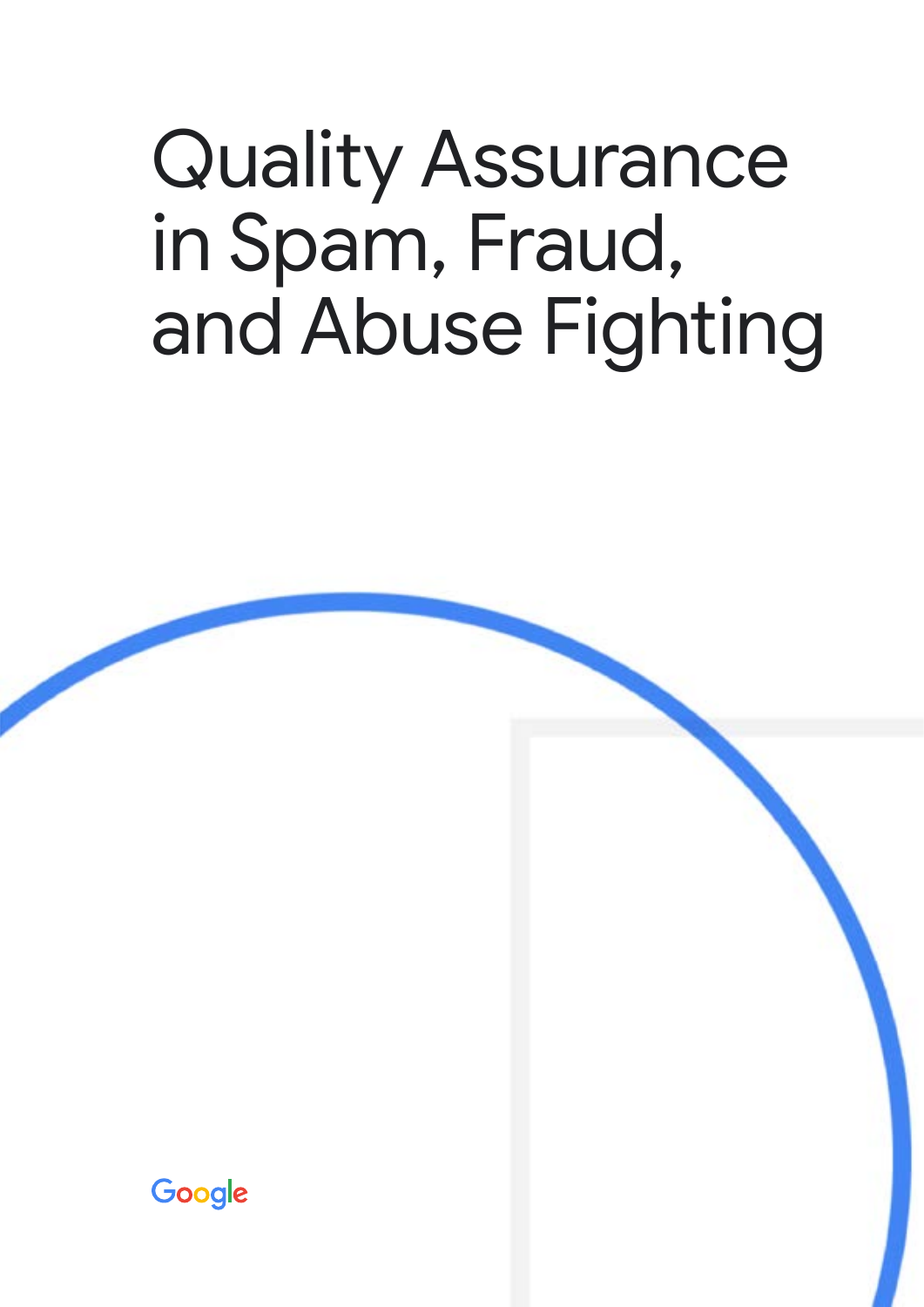### <span id="page-1-0"></span>Abstract

Quality assurance as a discipline goes back hundreds of years, but its adoption within spam and fraud detection, content moderation, and abuse fighting i.e., the Trust & Safety industry, is nascent. While many of the techniques and standards deployed in manufacturing, health care, aviation, etc. are useful here, the Trust & Safety space comes with its own sets of challenges which require rethinking how quality measurement and improvement is approached. The present whitepaper focuses on the **measurement** aspect, i.e., how to most effectively and efficiently evaluate the quality of manual reviews performed by spam, fraud, and trust & safety agents. We discuss which quality metrics to rely on, how to effectively sample for quality measurement, how to obtain reliable quality metrics (including how to address the lack of definitive 'ground truth'), and how to ensure that the quality metrics are representative of the work performed by the agents (i.e., unbiased).

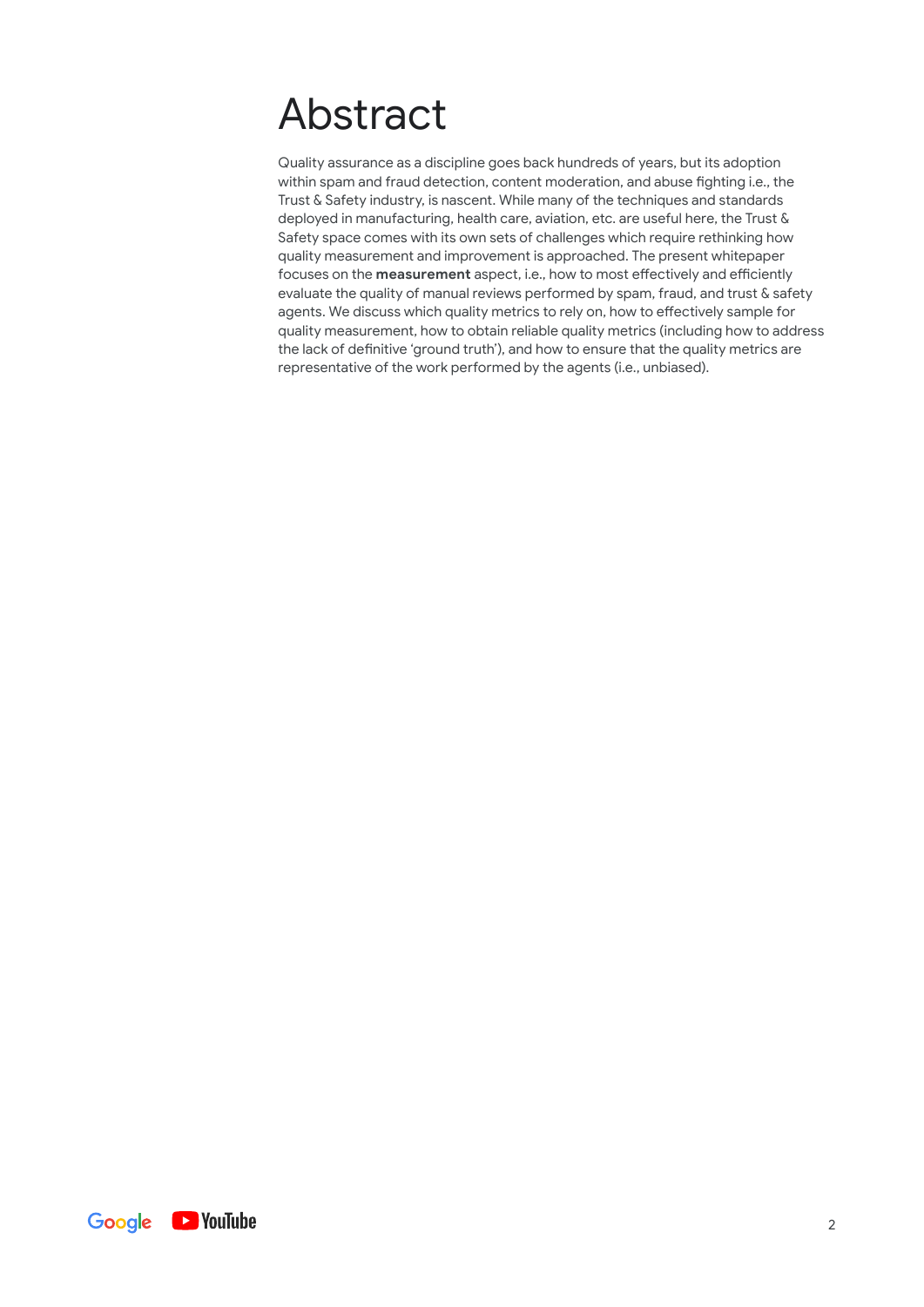| <b>Abstract</b>   |                                                               | $\overline{2}$ |
|-------------------|---------------------------------------------------------------|----------------|
| Introduction      |                                                               | 4              |
|                   | <b>Measurement concepts and definitions</b>                   | 5              |
|                   | Defining 'quality'                                            | 5              |
|                   | Standard quality metrics and interpretations                  | 5              |
|                   | Constructing quality metrics                                  | 5              |
|                   | Measurement approaches to manual review processes             | 7              |
|                   | Manual review process                                         | 7              |
|                   | Quality evaluation process                                    | 8              |
|                   | Applying quality metrics in single-rater workflows            | 8              |
|                   | Applying quality metrics in multi-rater workflows             | 9              |
|                   | Which population should be considered for quality assessment? | 10             |
|                   | Tier 1: Tier 2 appeals process                                | 11             |
|                   | Independent oversight of quality                              | 12             |
|                   | <b>Types of quality workflows</b>                             | 13             |
|                   | Funnel approach (FA)                                          | 13             |
|                   | Inverted funnel approach (IFA)                                | 13             |
|                   | Multi-rated funnel approach (MR-FA)                           | 14             |
|                   | Multi-rated inverted funnel approach (MR-IFA)                 | 14             |
|                   | Comparison of quality workflows                               | 15             |
|                   | <b>Practicalities of measuring quality</b>                    | 17             |
|                   | Measuring quality using the funnel approach                   | 17             |
|                   | Estimating metrics with simple random sampling                | 18             |
|                   | Estimating metrics with stratified sampling                   | 19             |
|                   | Aggregating multiple stratified samples                       | 20             |
|                   | Measuring quality using the inverted funnel approach          | 21             |
|                   | Measuring agent-level metrics                                 | 22             |
|                   | Aggregating agent-level metrics                               | 22             |
| <b>Appendices</b> |                                                               | 24             |
|                   | Label quality vs. decision quality                            | 24             |
|                   | When is it important to measure label quality?                | 25             |
|                   | A note on aggregate label quality metrics                     | 25             |

Certain sections go into more detail than what is needed to obtain a high-level understanding of the topic, and these can be skipped. These sections have been highlighted in blue.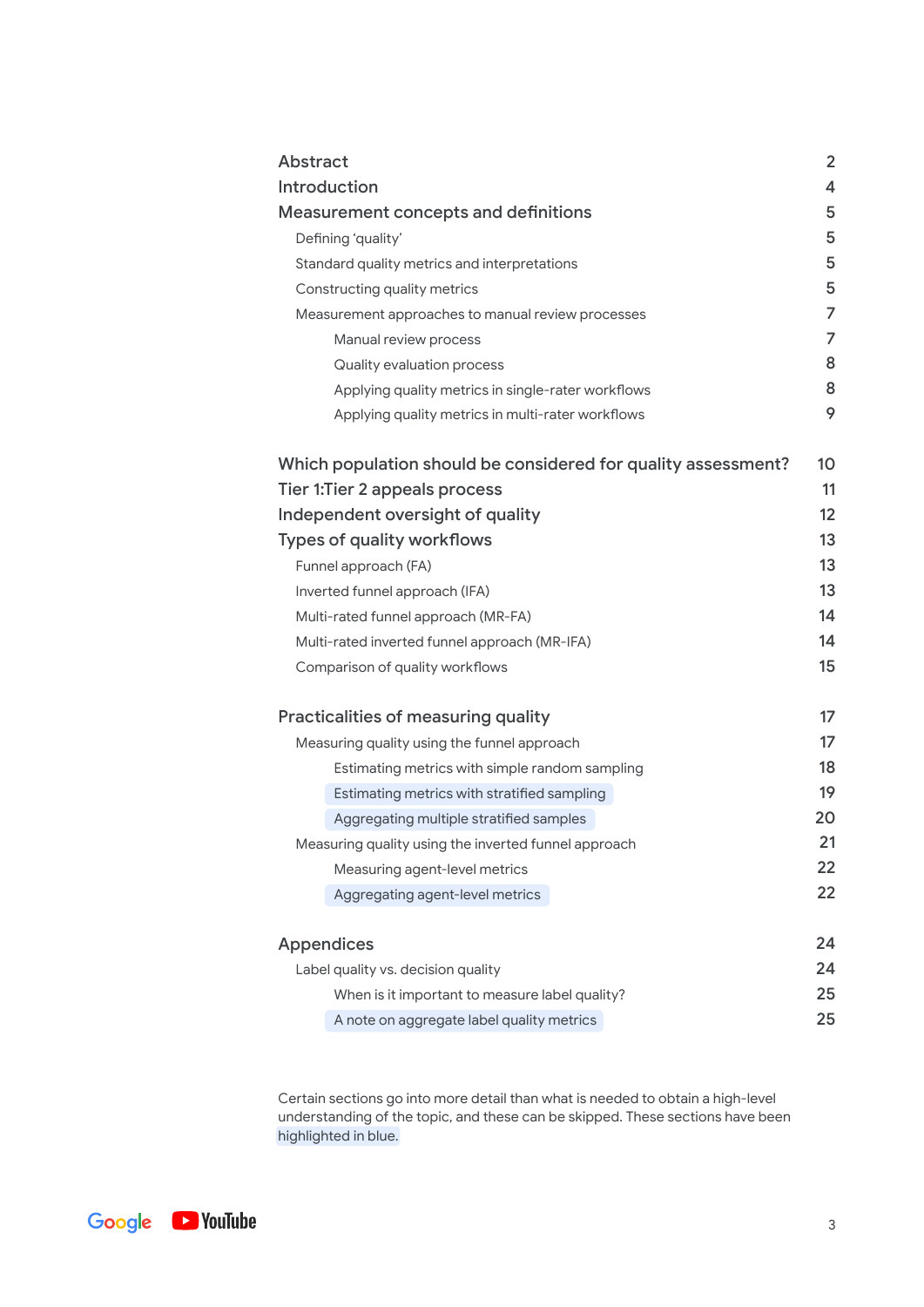### <span id="page-3-0"></span>Introduction

Manual reviews play a critical role in enforcing the violations of rules and standards intended to ensure the safety and trust of users in various online products and platforms i.e., the Trust & Safety industry. Many companies (tech- and social media companies, banks, and others) rely on manual reviews to protect users and their products. In this context, It is essential to be able to monitor the quality of decisions made by manual reviewers to ensure accurate outcomes and enable trusted experiences.

The present whitepaper provides an overview of *best practices in regards to measuring the quality of manual reviews*. It focuses on the development of robust quality metrics which enable regular monitoring of performance and allows us to take immediate action if a deterioration in quality is detected. Any significant drop in regularly monitored quality metrics immediately initiates a **r**oot **c**ause and **c**orrective **a**ction (RCCA). The RCCA aims to identify 1) the primary root causes of the quality issues and 2) associated corrective actions. Post implementation of the corrective actions, the monitoring process is again key to assessing the effectiveness of each of those and to ensure that improved performance is sustained.

In documenting our sampling and metrics approach, we wanted to ensure that anyone working in the Trust & Safety industry - quality experts as well as quality novices - could understand and when needed apply these approaches.

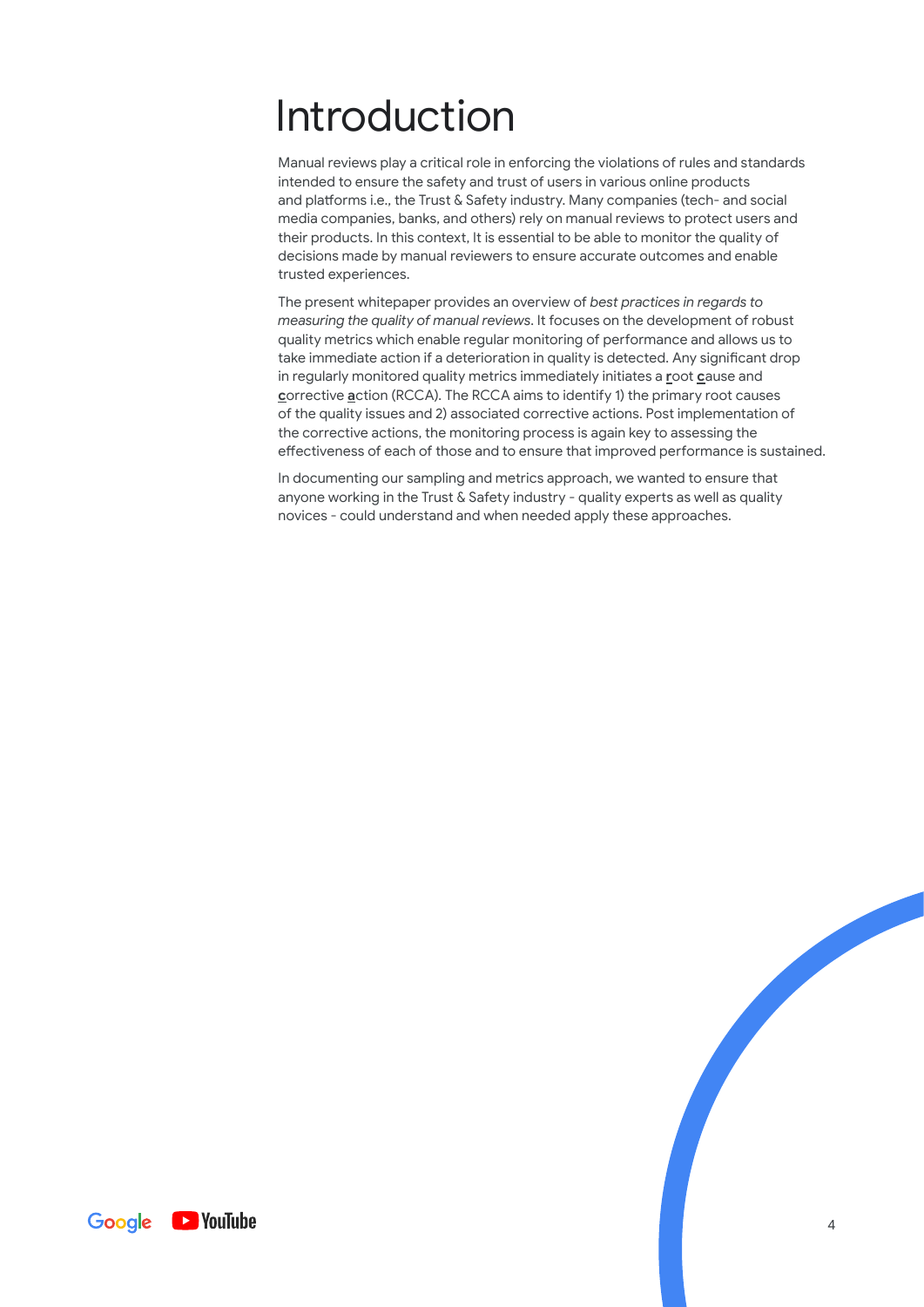### Measurement concepts and definitions

Before diving into the details, let's introduce some terminology which we will be using throughout this paper.

### Defining 'quality'

In this paper, we will be concerned with the quality of the *outcome* of the review process only. That is, we focus only on the manual reviewers making the *correct decisions*, regardless of the process to get to that decision. The quality of the process (i.e. 'process compliance') may be of interest for a variety of reasons, including how it relates to outcome quality, how it ensures consistency regardless of outcome, and the role it places in assurance. On the other hand, focusing on complying with a process as a way to ensure outcome quality may miss defects that are caused by agents coming to the wrong conclusion, despite perfect process compliance. In practice, measuring process compliance in the world of digital content reviews is complex and fraught with potential error. Thus, *we recommend measuring decision quality* and working backwards in a way to unearth any root causes around process non-compliance.

### The standard quality metrics and their interpretation

When assessing quality in the Trust & Safety industry, we are concerned with:

- 1. To what extent manual reviewers are able to catch spam, fraud, abuse, and other policy violations;
- 2. To what extent manual reviewers label/enforce only on items that are in fact spammy, fraudulent, or abusive.

#1 is typically measured in terms of *recall*, and #2 is typically measured in terms of precision. More details on quality metrics are provided in the following section.

#### Constructing quality metrics

Assessing quality relies on comparing the ground truth to the applied label for a given set of content.

- The **ground truth label** is the true state associated with a reviewable item. The ground truth state is 'positive' if the item is truly policy violating. A state is 'negative' if the item is *not* policy violating.
- The **applied label** is the label *applied* to a reviewable item by a human agent. The applied label state is 'positive' if an item is *labeled* as policy violating and 'negative' if an item is *labeled* as not policy violating.

Thus for any entity, the ground truth and applied label can be aligned (positive-positive, negative-negative) or misaligned (negative-positive, positive-negative).

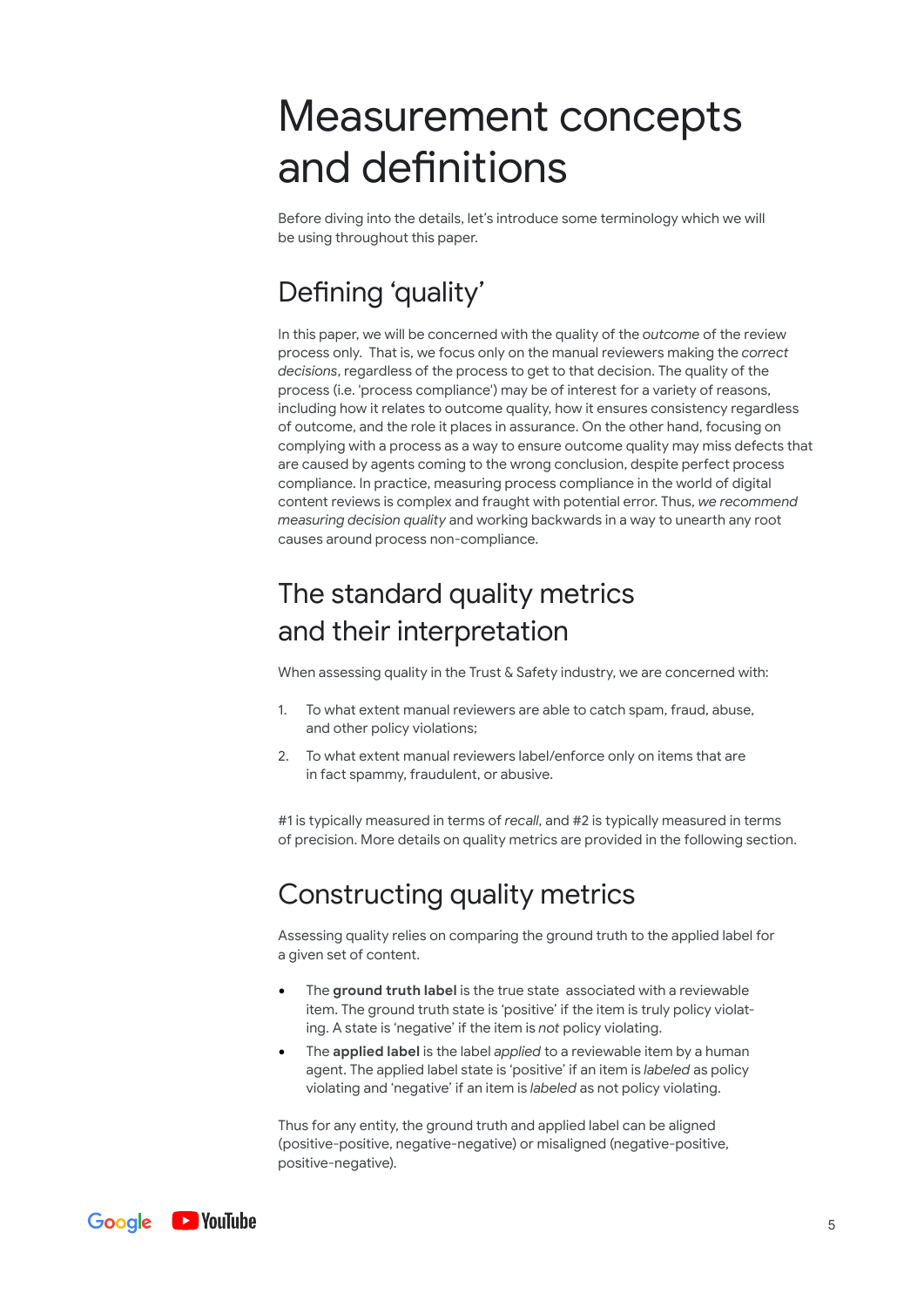We then construct quality metrics using three core comparison metrics:

- **Precision (PPV):** The fraction of all items with a positive applied label whose ground truth label is also positive.
- **True Positive Rate, or Recall (TPR):** The fraction of all items with a positive ground truth label whose applied label is also positive.
- **False Positive Rate (FPR):** The fraction of all items with a negative ground truth label whose applied label is positive.

We can more easily visualize these definitions as they relate to the confusion matrix:

|                            |                                                                                                       | ground-truth positive ground-truth negative |                        |
|----------------------------|-------------------------------------------------------------------------------------------------------|---------------------------------------------|------------------------|
| applied positive <b>TP</b> |                                                                                                       |                                             | $PPV = TP / (TP + FP)$ |
| applied negative <b>FN</b> |                                                                                                       |                                             | $FOR = FN / (FN + TN)$ |
|                            | $\text{TPR} = \text{TP} / (\text{TP} + \text{FN})$ $\text{FPR} = \text{FP} / (\text{FP} + \text{TN})$ |                                             |                        |

It is worth noting that recall and false positive rate are both defined relative to the ground-truth label, and are therefore generally more robust to the prevalence of a particular abuse type in the sample for human review (i.e. fraction of ground truth positives in the overall set of entities for review). Although precision is useful to know operationally (and is a metric for which targets are commonly set), it is inherently sensitive to prevalence. An increase in prevalence in the review queue may artificially increase precision without an associated improvement of the raters' ability to correctly rate items (and vice versa).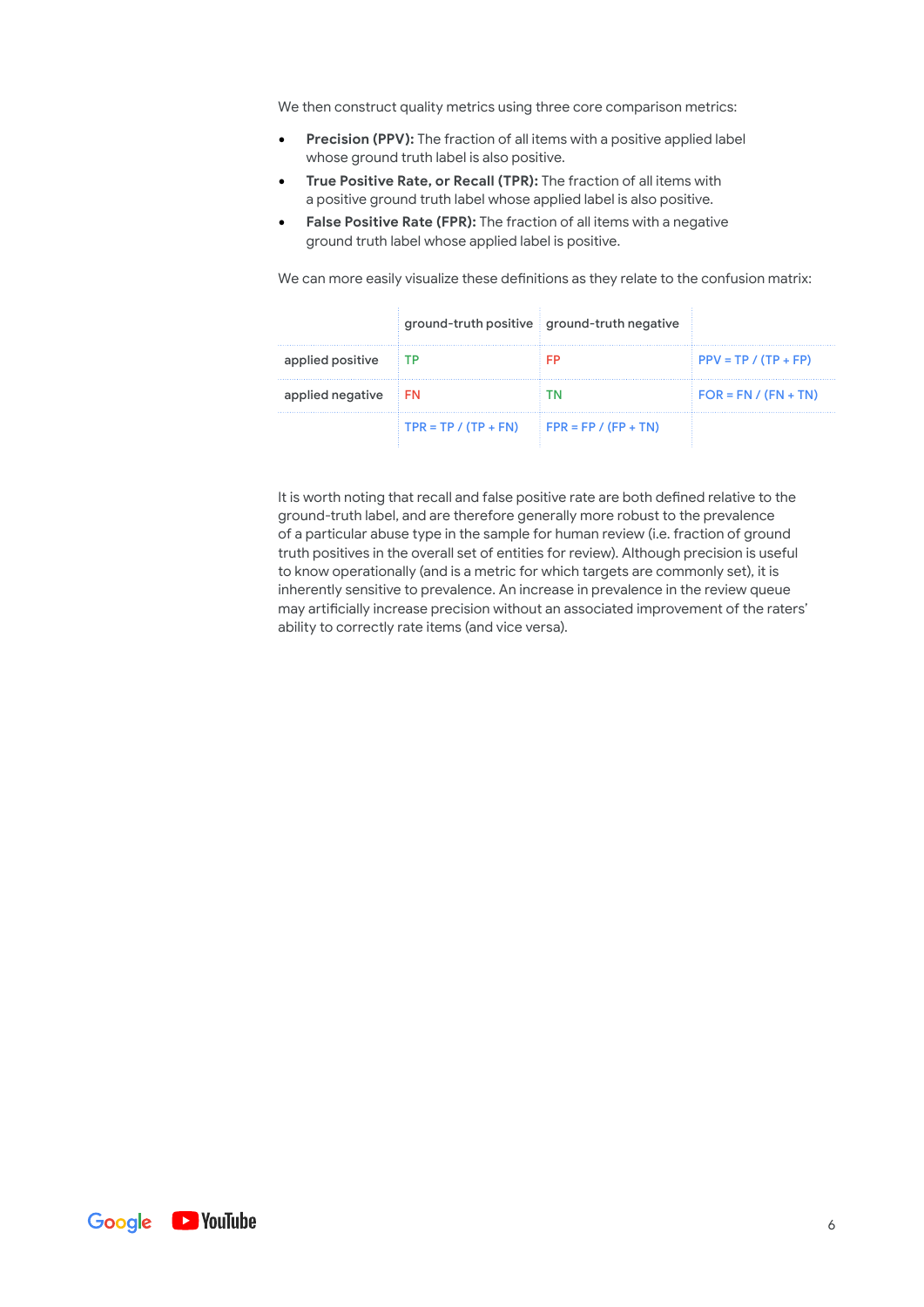#### Measurement approaches to manual review processes

#### Manual review processes

Companies (tech- and social media companies, banks, and others) rely on manual reviews for a range of different activities:

- 1. *Direct Policy enforcement:* items which algorithms struggle to classify as abuse/non-abuse (a.k.a. 'gray area cases') are submitted for manual review.
- 2. *Appeals and User Communication:* When users appeal or otherwise seek additional feedback on a policy enforcement action, manual reviewers evaluate whether the account or content in question is indeed policy compliant, and grant appeals accordingly.
- 3. *Indirect Enforcement via Machine Learning:* Manual reviewers assign labels to specific content and entities which are used in training algorithms to automatically detect spam, fraud, and abuse.

Review flows are typically organized into 'queues' which surface a stream of content that is related by policy violation and/or product in order to facilitate efficient and accurate reviews. Within the queues, there are typically two tiers of manual reviewers charged to overseeing the review of content and policy violating entities:

- *Tier 1 agents* perform the manual reviews described above (policy enforcement, appeals handling, labeling). Tier 1 can consist of multiple agents independently reviewing the same item (a.k.a. a *multi-rated workflow*) and entities can be reviewed for multiple kinds of violations at once.
- *Tier 2 agents (a.k.a. QAs, or QA agents)* evaluate the quality of the work performed by the Tier 1 agents to assess for accuracy of decision and surface any doubts or common issues to policy experts. Tier 2 agents are typically agents who have developed a certain level of experience and subject matter expertise, by working and upholding a high quality standard as Tier 1 agents for an extended period of time.

Assumption **We consider the decision provided by Tier 2 agents to be the 'ground truth', as defined above.** We do recognize, however, that Tier 2 agents have imperfect quality, as does any human being. In the sections, 'Tier 1:Tier 2 appeals process' and 'Independent oversight of quality', we discuss ways of compensating for this and correcting the metrics for Tier 2 agent defects.

Google **Executive**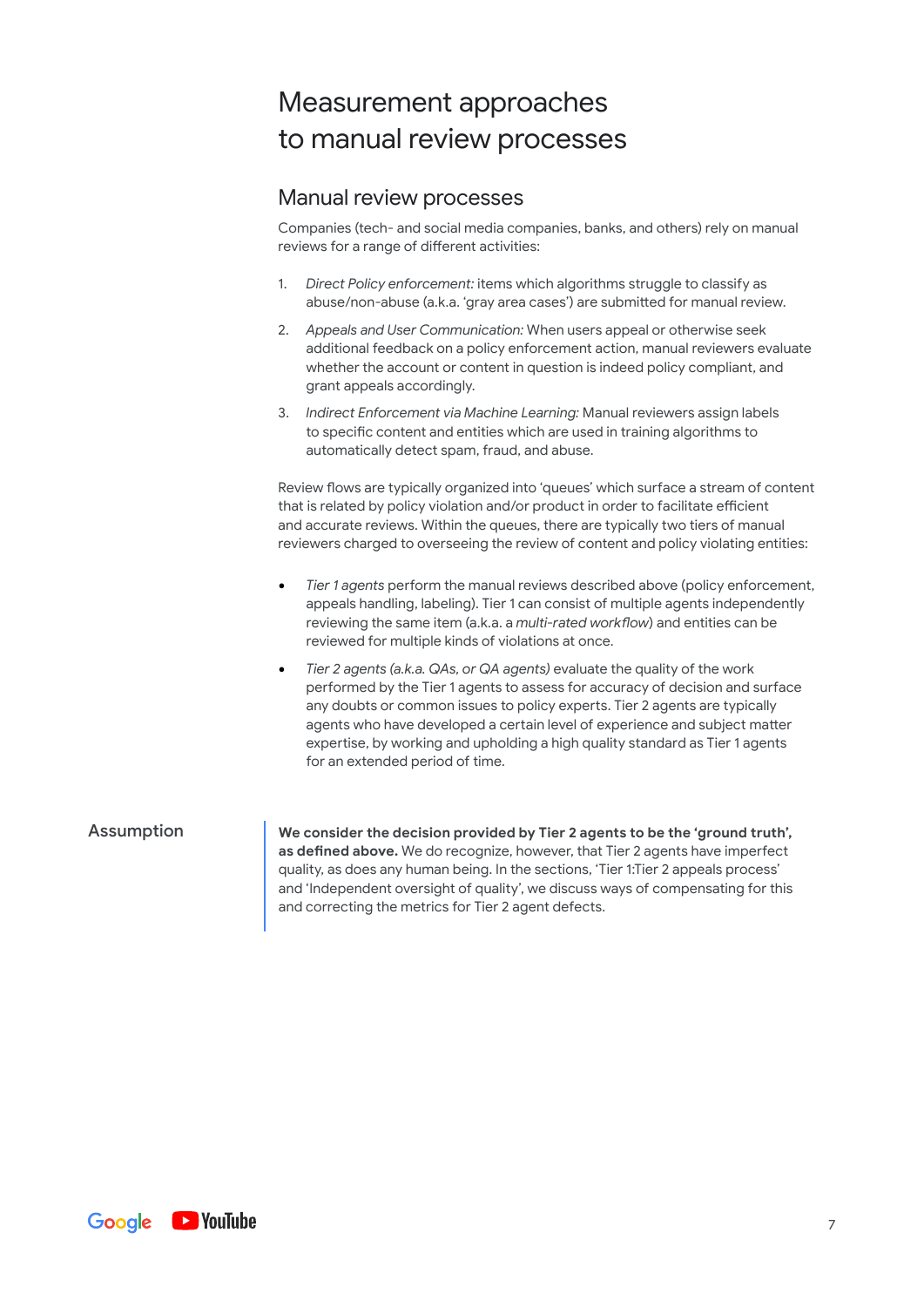#### Quality evaluation process

The Tier 2 agents described above review and assess quality by re-review of previously reviewed content. In general, there are two ways of assessing the quality of manual reviews (illustrated below):

- Standard Tier 1 -> Tier 2 funnel: a sample of items reviewed by Tier 1 agents is submitted for re-review by the Tier 2 agents.
- Inverted funnel (golden set) approach: Tier 2 agents review a representative sample of items from the Tier 1 workflows. We call this a *golden* set. The golden set is submitted for (blind) review by all Tier 1 agents.

Quality is defined as the agreement between Tier 1 and Tier 2 decisions in either the sample or the golden set. More on this below.

#### **Method**



#### Applying quality metrics in single-rater workflows

In single rater review flows, the construction of the core quality metrics is relatively straightforward:

- **PPV:** The probability that a positive label applied by a Tier 1 agent is **correct** given the label of the Tier 2 agent;
- **TPR:** The probability that a Tier 1 agent **correctly** applies a *positive*  label to an item whose *ground truth (Tier 2) label* is also positive;
- **FPR:** The probability that a Tier 1 agent **incorrectly** applies a *positive label* to an item whose *ground truth (Tier 2 agent) label* is negative.

Again, it is worth explicitly noting that these metrics rely on the assumption that Tier 2 agent decisions represent the ground truth.

**S**YouTube Google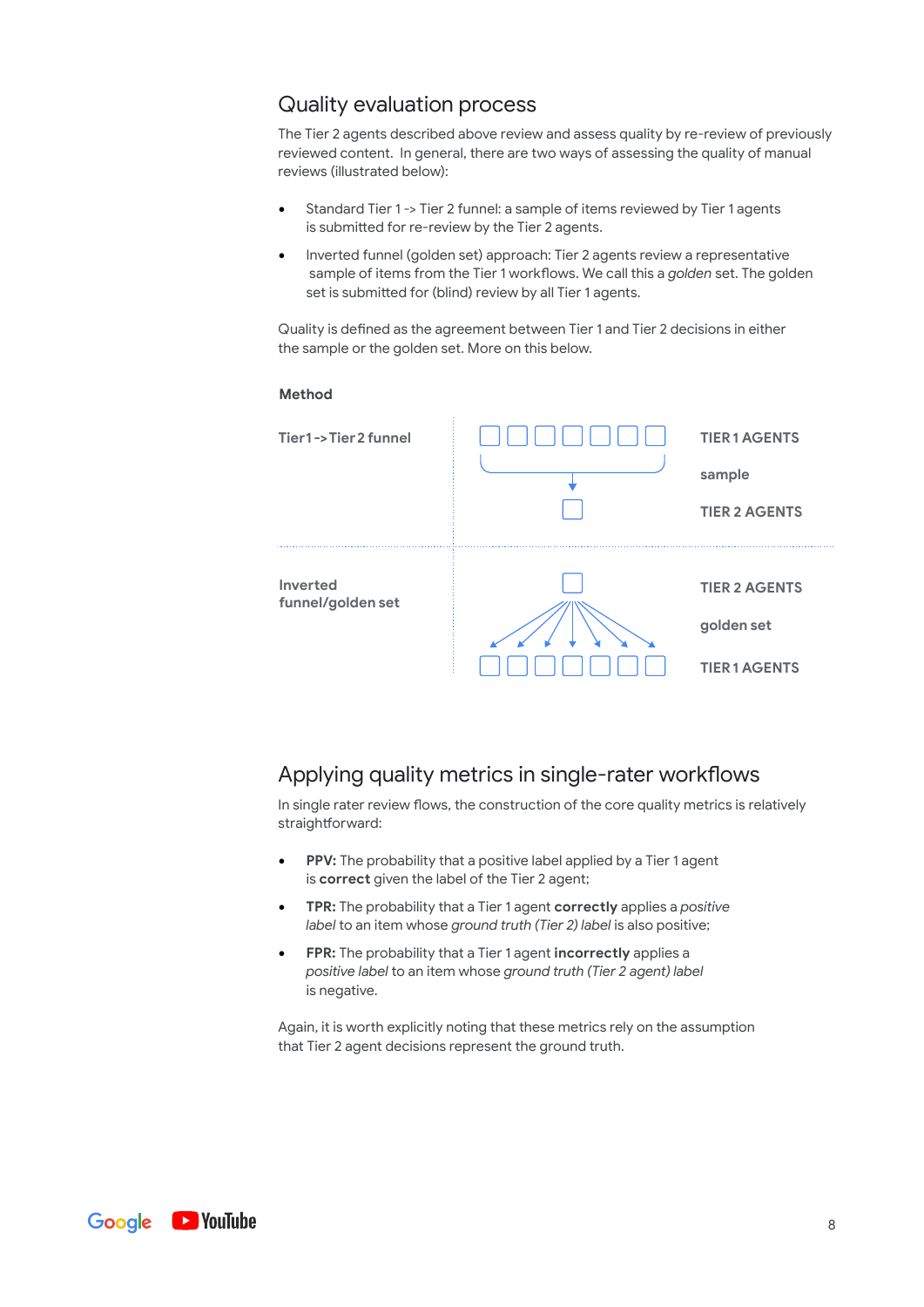#### Applying quality metrics in multi-rater workflows

The above definitions apply to single-agent workflows. For multi-rater workflows there are two broad definitions of quality:

- **Agent-level quality:** PPV, TPR, and FPR defined at the agent-level decision.
- **Aggregate-level quality:** PPV, TPR and FPR defined at the aggregate-level decision.

Aggregate-level quality therefore consists of the same metrics, except they're defined in terms of the applied-label after aggregating over all agents' decisions. It therefore depends on the aggregation rules employed in a particular workflow. As an example, in a workflow where the labels are binary (i.e. positive or negative) and a majority vote between three agents is used, the aggregate-level quality metrics would be defined based on the majority vote label obtained from aggregating the three agents' decisions. Consider the following example reviews, with mistakes highlighted in red and positive labels in bold:

| <b>Agent 1 (T1)</b> | <b>Agent 2 (T1)</b> | <b>Agent 3 (T1)</b> | Aggregate       | Ground-truth (T2) |
|---------------------|---------------------|---------------------|-----------------|-------------------|
| <b>Positive</b>     | <b>Positive</b>     | Negative            | <b>Positive</b> | <b>Negative</b>   |
| <b>Positive</b>     | <b>Positive</b>     | <b>Positive</b>     | <b>Positive</b> | <b>Positive</b>   |
| <b>Negative</b>     | <b>Negative</b>     | Negative            | Negative        | <b>Negative</b>   |
| <b>Negative</b>     | <b>Positive</b>     | Negative            | Negative        | <b>Negative</b>   |
| <b>Negative</b>     | <b>Negative</b>     | <b>Negative</b>     | <b>Negative</b> | <b>Negative</b>   |

Quality metrics would be measured as:

| Agent 1 (T1) | <b>PPV</b> | <b>FOR</b> | <b>TPR</b>       | <b>FPR</b> |
|--------------|------------|------------|------------------|------------|
| Agent 1      | 0.5        |            | 1.0              | 0.25       |
| Agent 2      | 0.5        |            | 1.0 <sub>1</sub> | 0.50       |
| Agent 3      | 1.0        |            | 1,0              | 0.0        |
| Aggregate    | 0.5        |            |                  | 0.25       |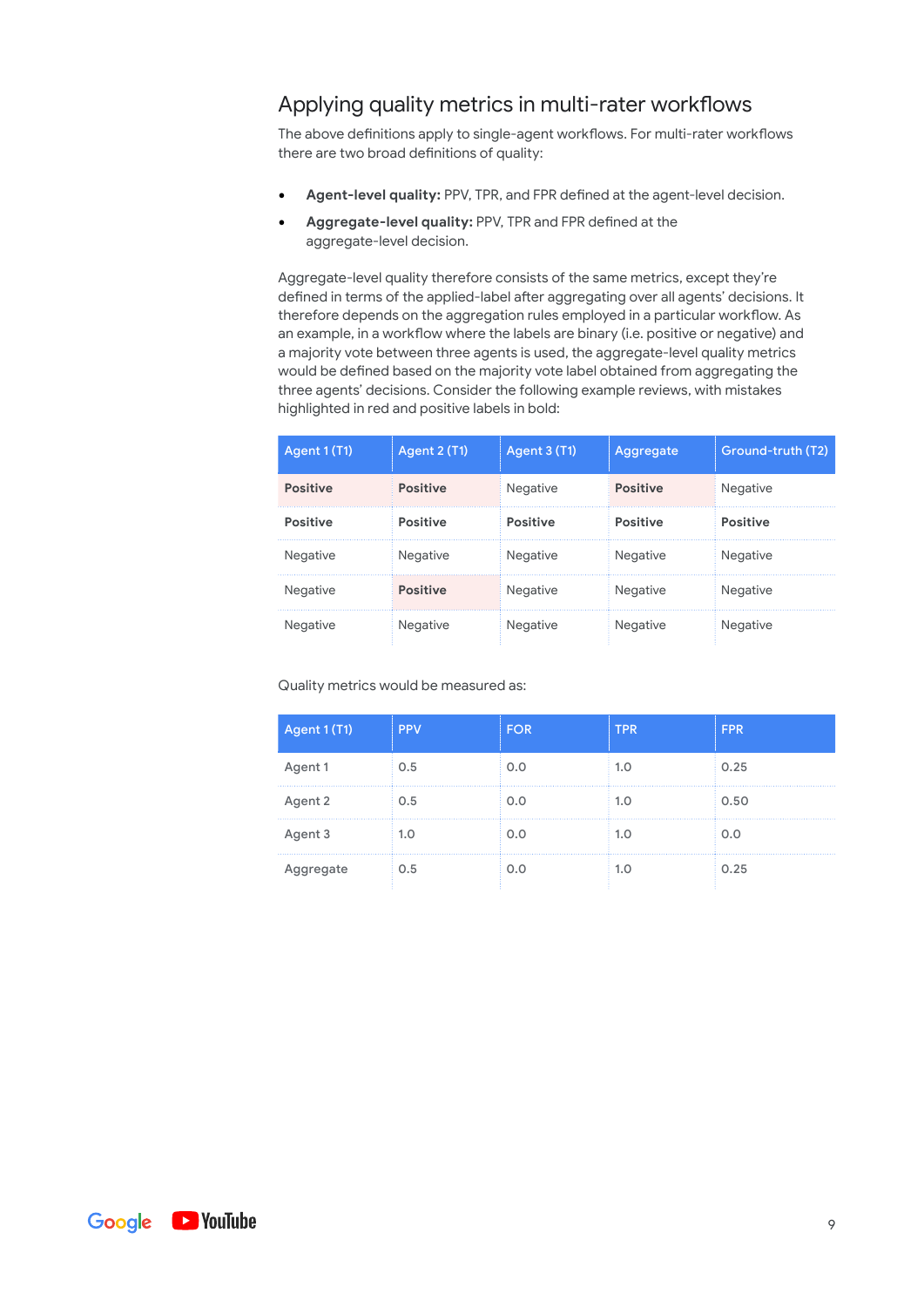## Which population should be considered for quality assessment?

The quality of work performed by Tier 1 agents can be measured relative to different populations. The populations most frequently used for quality measurement are:

1. Enqueued items only

With this approach, quality is measured relative to a sample of the items which are enqueued for review on a day-to-day basis.

2. Entire corpus

With this approach, quality is measured relative to the entire corpus of items *eligible* for review. For example, in their day-to-day work, Tier 1 agents may be exposed to only so-called 'gray area' content, but one could still evaluate the quality of their work relative to all items eligible for review.

3. Curated set

Policy specialists may curate a set of items to be used when assessing the quality of manual reviews. For example, when rolling out a new policy where the performance relative to the new policy is of particular interest, policy specialists may curate the set in such a way that it addresses all the primary applications of the new policy.

Because the quality metrics that one measures are dependent on the population considered for quality assessment, relative comparisons on comparable populations (either between reviewers or over time) are often more informative than the absolute value of the metrics.

| Population<br>considered<br>for quality<br>evaluation | Pros                                                                                                                                                                                                               | Cons                                                                                                                                                                                                                                                                                                             |
|-------------------------------------------------------|--------------------------------------------------------------------------------------------------------------------------------------------------------------------------------------------------------------------|------------------------------------------------------------------------------------------------------------------------------------------------------------------------------------------------------------------------------------------------------------------------------------------------------------------|
| Enqueued<br>items only                                | Representativeness:<br>the quality metrics most<br>accurately reflect the quality<br>of the output from the regular<br>review process.                                                                             | Potential volatility: if the content<br>of the review queue changes significantly<br>over time (e.g., if the prevalence of<br>policy-violating items fluctuates or if the<br>prevalence of gray-area cases fluctuates),<br>these changes in themselves can cause<br>the quality metrics to fluctuate.            |
| Entire corpus                                         | Stability in metrics: the<br>composition of the corpus<br>is expected to be relatively<br>stable over time. Hence, the<br>corpus composition in itself<br>should not cause fluctuations<br>in the quality metrics. | Translation: one may not be able to<br>easily relate the quality metrics to the<br>quality of day-to-day work, especially<br>if the items enqueued for review on a daily<br>basis don't represent the entire corpus well.                                                                                        |
| Curated set                                           | Focus: ability to focus<br>the quality measurement<br>on the topic of interest<br>(e.g., reviewable items<br>which touch upon all the key<br>aspects of a new policy).                                             | Only suitable for one-off measurement:<br>a set curated for this month's measurement.<br>say, may be very different from a set curated<br>for next month's measurement. This makes<br>it difficult to compare metrics over time and<br>say anything meaningful about improvement<br>or deterioration in quality. |

The following table describes the pros and cons of each of the approaches above:

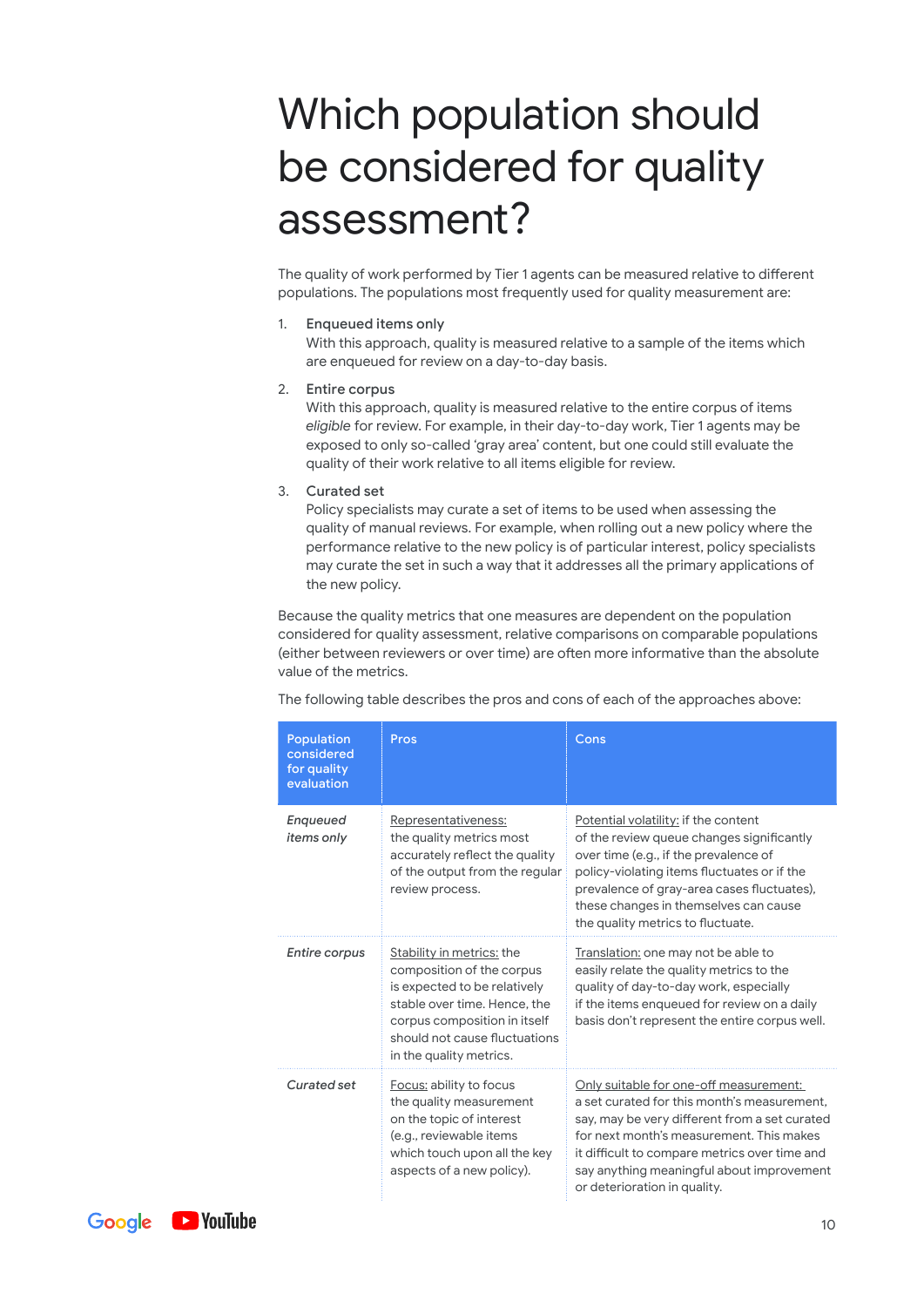### Tier 1:Tier 2 appeals process

As mentioned previously, our assumption when computing quality metrics is that the Tier 2 agent provides the ground truth against which Tier 1 quality is measured. However, there are instances where the Tier 1 agent may have made the right decision, despite disagreement between Tier 1 and Tier 2, some of which are mentioned here:

- A. Human error: the Tier 2 agent could be wrong
- B. Dynamic content: the content of a website or the signals on an account at the time of the Tier 1 review may differ from that at the time the Tier 2 review is completed
- C. Policy gray area: the policy in question may leave room for interpretation, to the extent that the Tier 1 and the Tier 2 decisions could both be viewed as policy-compliant
- D. Abuse-type not addressed by policy: the Tier 1 agent may have come across a new type of abuse which is not yet addressed by any policy

Being able to track the occurrence of all of the above is important in and of itself. We therefore recommend establishing an appeals process, by which Tier 1 agents can appeal the decisions of Tier 2 agents. An appeal is granted if it is agreed that the Tier 1 agent made the correct decision at the time of review.

The appeals process allows one to:

- 1. Adjust the quality metrics for all of the above (A-D): we recommend reporting the raw quality metrics as well as those adjusted for any appeals granted
- 2. Indirectly track the performance of Tier 2 agents: if appeals are frequently granted due to A), then this alerts us of Tier 2 quality issues
- 3. Revisit policies to address C) and/or D).

As such, the appeals process provides insights which are critical to the understanding and continuous improvement of quality.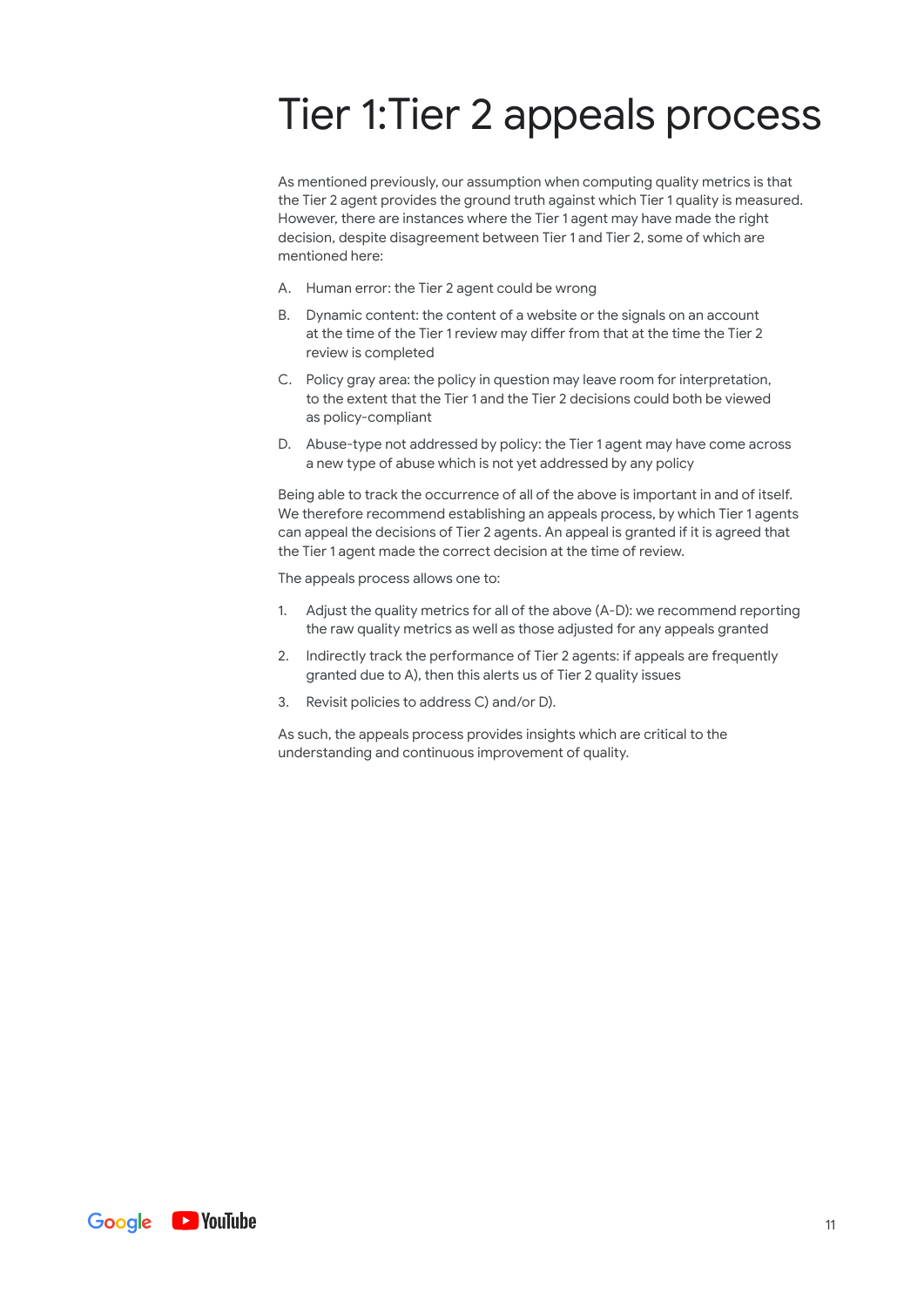## Independent oversight of quality

While the above-mentioned Tier 1:Tier 2 appeals process helps identify instances where the Tier 2 agents make incorrect decisions, it doesn't help identify instances where all agents agree to be wrong. For example, agents (Tier 1 and 2) may over time have agreed to interpret the policy in a certain way, which is inconsistent with the spirit of the policy. Such issues can be surfaced only with some level of *independent oversight* of quality. To this end, any or all of the below can help ensure alignment between agents and policy owners/experts, thereby establishing trust in the quality metrics:

- 1. Frequent calibration/gray area sessions in which policy owners and Tier 2 agents go through particularly challenging examples and align their decisions
- 2. Policy owners review a sample of Tier 2 decisions on a regular basis (similar to the 'funnel approach' described below)
- 3. Policy owners review a representative sample of items which is submitted for blind review by Tier 2 (possibly also) Tier 1 agents on a regular basis (similar to the 'inverted funnel approach' described below)

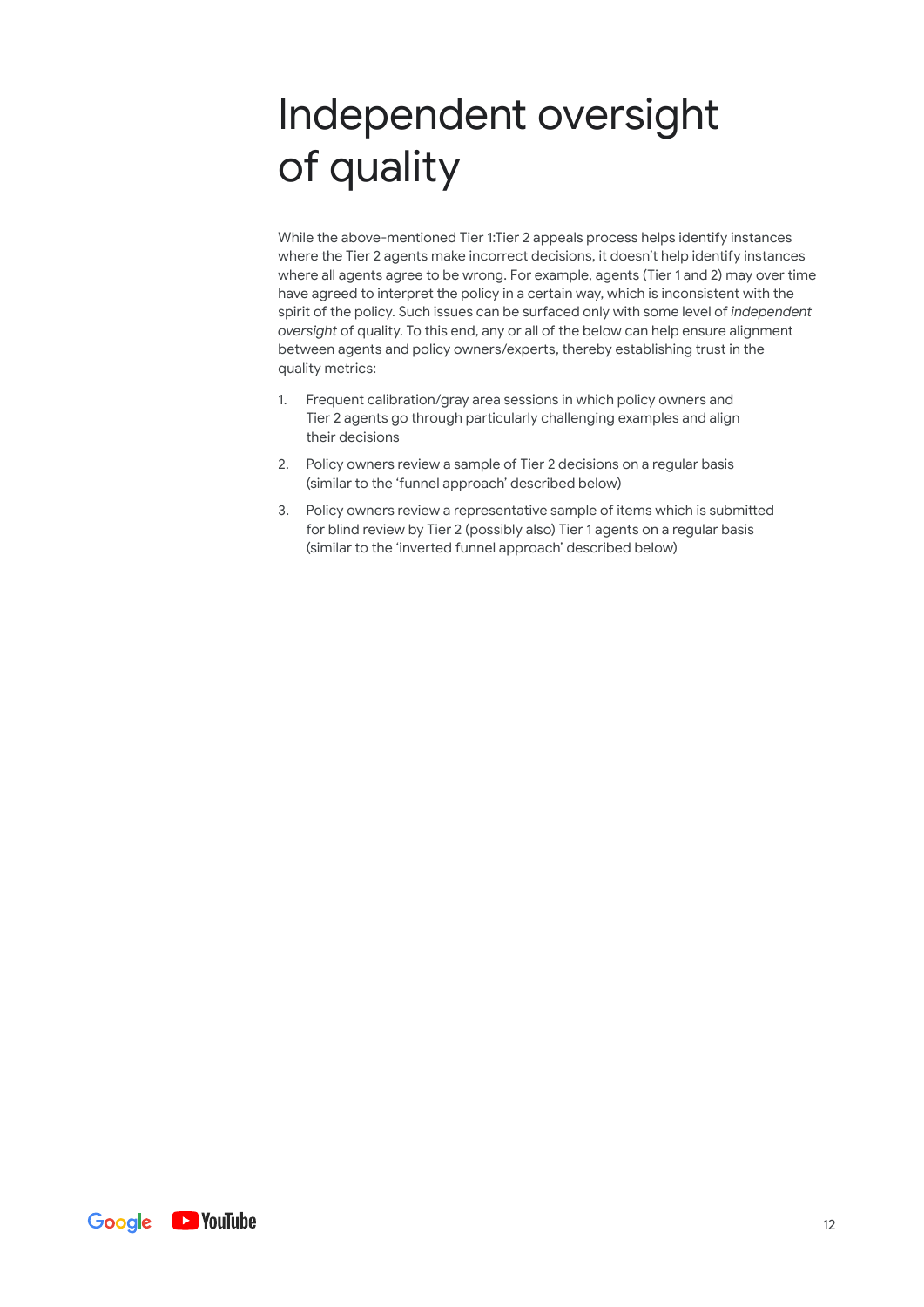### Types of quality workflows

The process of quality sampling and review can be designed in a number of different ways. We describe the four most commonly used approaches in the following sections and summarize it all with a side-by-side comparison of the four.

#### Funnel approach (FA)

Under the standard funnel approach, a sample of reviews performed by Tier 1 agents is submitted for review by the Tier 2 agents. Quality metrics are computed based on the agreements and disagreements between Tier 1 and Tier 2. The Tier 2 reviews may be blind or non-blind. Pros and cons of this approach are described below.

| Pros                                                                                                                                         | Cons                                                                                                                                                                                                                                                                                                                 |
|----------------------------------------------------------------------------------------------------------------------------------------------|----------------------------------------------------------------------------------------------------------------------------------------------------------------------------------------------------------------------------------------------------------------------------------------------------------------------|
| • Ease of implementation,<br>relatively speaking.<br>• Ease of metrics computation, incl.<br>confidence intervals/sample size<br>estimation. | • Not knowing whether the Tier 2 agent has<br>perfect quality and hence to what extent we<br>can trust the metrics. This can to some extent<br>be dealt with by allowing Tier 1 agents to<br>appeal the decisions of Tier 2 agents and via<br>independent oversight by policy owners<br>(cf. the previous sections). |
|                                                                                                                                              | • The Tier 2 resource requirement is higher<br>than for the Inverted Funnel Approach<br>(described below).                                                                                                                                                                                                           |
|                                                                                                                                              | • Unable to guarantee a certain sample size per<br>Tier 1 agent (which tends to be of interest to the<br>ones who coach and manage individual agents).                                                                                                                                                               |

#### Inverted funnel approach (IFA)

With this approach, Tier 2 agents (or other subject-matter experts) review a representative sample of items from the Tier 1 workflows. We call this a *golden set*. The golden set is submitted for (blind) review by all Tier 1 agents, and their quality is evaluated based on the agreement with the Tier 2 decisions.

| Pros                                                                                                                                                                                                                                                                                                                                                                                                                                 | Cons                                                                                                                                                                                                                                                                                                                                                                                                                                                                                                                                                                                                                |
|--------------------------------------------------------------------------------------------------------------------------------------------------------------------------------------------------------------------------------------------------------------------------------------------------------------------------------------------------------------------------------------------------------------------------------------|---------------------------------------------------------------------------------------------------------------------------------------------------------------------------------------------------------------------------------------------------------------------------------------------------------------------------------------------------------------------------------------------------------------------------------------------------------------------------------------------------------------------------------------------------------------------------------------------------------------------|
| • More economical from a Tier 2<br>resource perspective than the Funnel<br>Approach described above: one can<br>obtain more accurate <sup>1</sup> metrics with the<br>same amount of Tier 2 resources.<br>• Ability to drill down to and compare<br>agent-level quality (which may be of<br>particular interest to the ones who<br>coach and manage individual agents):<br>all Tier 1 agents review the same<br>golden set of items. | • Not knowing whether the Tier 2 agent has<br>perfect quality and hence to what extent we<br>can trust the metrics. This can to some extent<br>be dealt with by allowing Tier 1 agents to<br>appeal the decisions of Tier 2 agents and via<br>independent oversight by policy owners<br>(cf. the previous sections).<br>• Technical infrastructure requirements:<br>Parallel routing of a single reviewable item<br>to a Tier 2 agent and to all Tier 1 agents<br>Blind review process required<br>Sample size/confidence interval<br>computations are more involved<br>May need distinct golden sets for different |
|                                                                                                                                                                                                                                                                                                                                                                                                                                      | workflows (e.g. workflows using different<br>languages or dealing with different content).                                                                                                                                                                                                                                                                                                                                                                                                                                                                                                                          |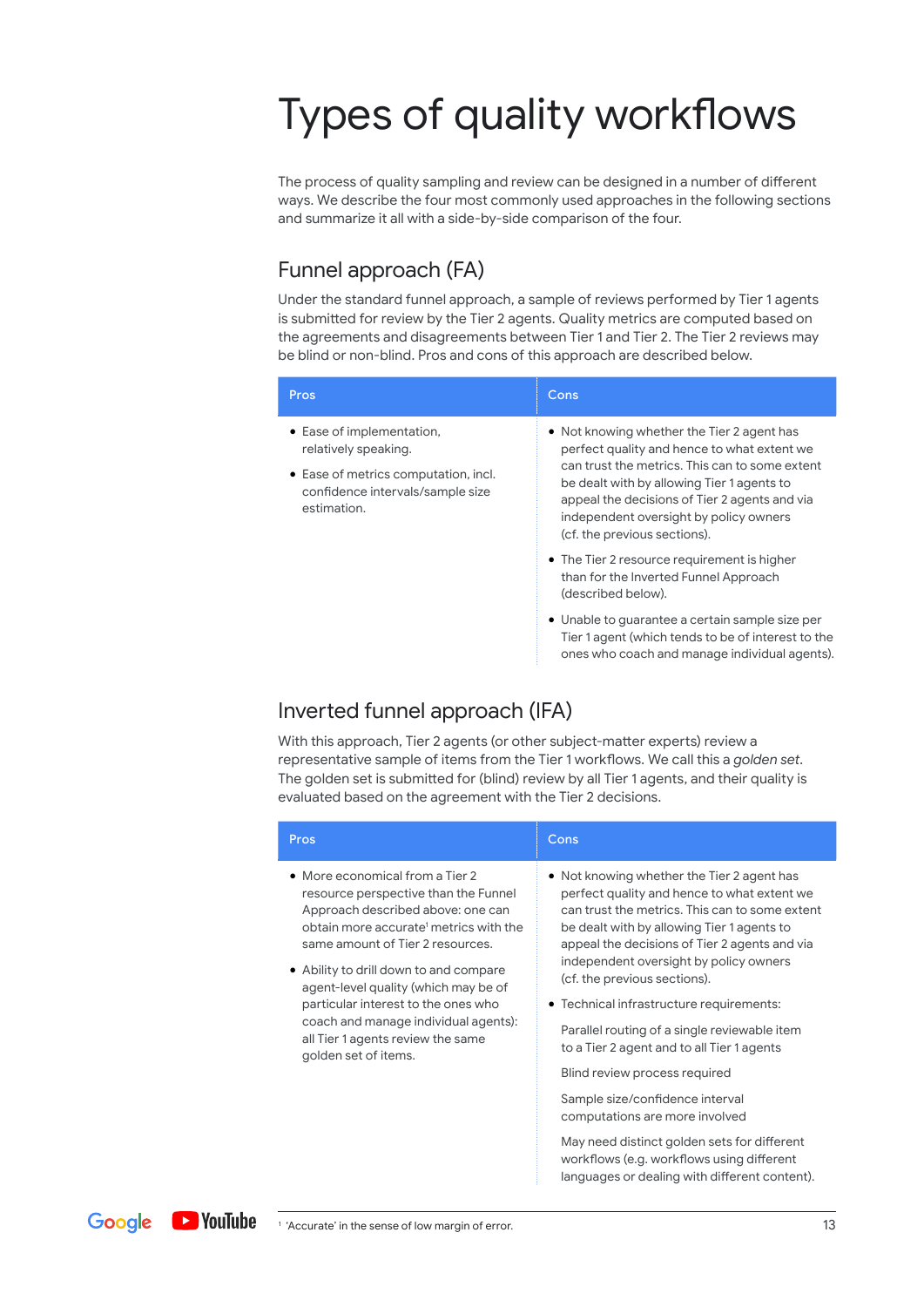#### Multi-rated funnel approach (MR-FA)

In the two approaches described above, we mentioned that Tier 2 agents may not have perfect quality. The quality metrics produced by the Funnel Approach or the Inverted Funnel Approach should therefore be interpreted with some level of caution. While it is hard to entirely solve this problem, one can at least increase the reliability of the metrics by replacing each Tier 2 agent decision by the majority of 3 or more Tier 2 agents. That is each item sampled from the Tier 1 corpus of reviews would be reviewed (blindly) by 3 or more Tier 2 agents. The Tier 1 decision would be compared against the majority vote amongst the Tier 2 agents. The pros and cons of this approach are described below:

| Pros                                                                                                                                                                                                                                                                                                      | Cons                                                                                                                                                                                                                                                                                                                                          |
|-----------------------------------------------------------------------------------------------------------------------------------------------------------------------------------------------------------------------------------------------------------------------------------------------------------|-----------------------------------------------------------------------------------------------------------------------------------------------------------------------------------------------------------------------------------------------------------------------------------------------------------------------------------------------|
| • By introducing multiple Tier 2 reviews<br>per item, we increase the overall<br>quality of the Tier 2 decision-making.<br>• The level of disagreement/consensus<br>between Tier 2 agents can provide<br>useful information about clarity of<br>policies and general difficulty of the<br>review process. | • Most expensive from a Tier 2<br>resourcing perspective.<br>• One needs to have the technical<br>infrastructure required to allow Tier 2 agents<br>to review the same item independent of one<br>another.<br>• Systemic mis-interpretations of policies and<br>similar by the Tier 2 agents would not be<br>compensated for in this process. |

#### Multi-rated inverted funnel approach (MR-IFA)

Lastly, one can also introduce multiple Tier 2 ratings into the Inverted Funnel process. This has all the benefits of the Inverted Funnel Approach but increases our trust in the metrics, in the sense that each item in the golden set would be reviewed by 3 or more Tier 2 agents (and Tier 1 decisions would be compared against the Tier 2 majority vote). While this set-up puts the most demands on technical infrastructure, the resulting metrics are the most trustworthy compared to any of the above.

| Pros                                                                                                                                                                                                                                                                                                     | Cons                                                                                                                                                                                                                                                      |
|----------------------------------------------------------------------------------------------------------------------------------------------------------------------------------------------------------------------------------------------------------------------------------------------------------|-----------------------------------------------------------------------------------------------------------------------------------------------------------------------------------------------------------------------------------------------------------|
| • By introducing multiple Tier 2 reviews<br>per item, we increase the overall<br>quality of the Tier 2 decision-making<br>• The level of disagreement/consensus<br>between Tier 2 agents can provide<br>useful information about clarity of<br>policies and general difficulty of the<br>review process. | • Technical infrastructure requirements:<br>Parallel routing of a single reviewable<br>item to multiple Tier 2 agents and to all<br>Tier 1 agents<br>Blind review process required<br>• Sample size/confidence interval<br>computations are more involved |
| • Ability to drill down to and compare<br>agent-level quality (which may be of<br>particular interest to the ones who<br>coach and manage individual agents):<br>all Tier 1 agents review the same<br>golden set of items.                                                                               | • May need distinct golden sets for different<br>workflows (e.g. workflows using different<br>languages or dealing with different content).                                                                                                               |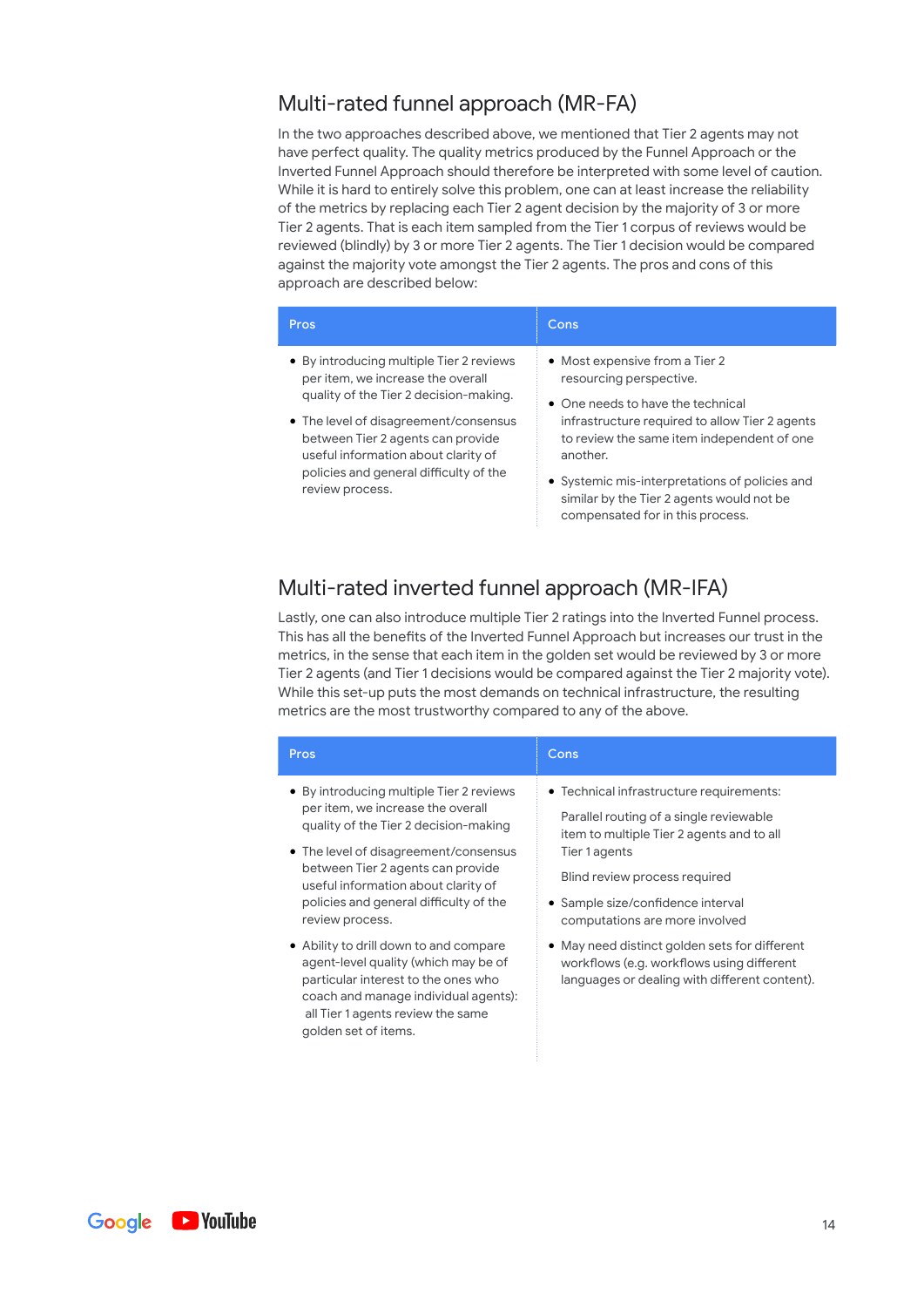#### Comparison of quality workflows

The following table compares the above-mentioned types of quality workflows side-by-side, rated on a scale from 1 to 4 (1 = "low",  $4 =$  "high"):

|               |                                                                      | <b>Funnel</b><br>Approach<br>(FA) | Inverted<br><b>Funnel</b><br>Approach<br>(IFA) | Multi-rated<br><b>Funnel</b><br>Approach<br>$(MR-FA)$ | Multi-rated<br>Inverted<br><b>Funnel</b><br>Approach<br>(MR-IFA) |
|---------------|----------------------------------------------------------------------|-----------------------------------|------------------------------------------------|-------------------------------------------------------|------------------------------------------------------------------|
| <b>EFFORT</b> | Infrastructure<br>requirements                                       | 1                                 | 3                                              | $\overline{2}$                                        | $\overline{4}$                                                   |
|               | Complexity<br>of metrics<br>computation                              | $\mathbf{1}$                      | 3                                              | 2                                                     | 4                                                                |
|               | Tier 2 resource<br>requirements                                      | 3                                 | 1                                              | $\overline{4}$                                        | 2                                                                |
| <b>IMPACT</b> | Reliability of<br>metrics                                            | $\mathbf{1}$                      | 2                                              | 3                                                     | $\overline{4}$                                                   |
|               | Feasibility of<br>agent-level quality<br>measurement                 | $\mathbf{1}$                      | 3                                              | 1                                                     | $\overline{4}$                                                   |
|               | Ability to derive<br>insights from<br>consensus<br>amongst reviewers | $\mathbf{1}$                      | $\overline{2}$                                 | 3                                                     | $\overline{4}$                                                   |

Google DVouTube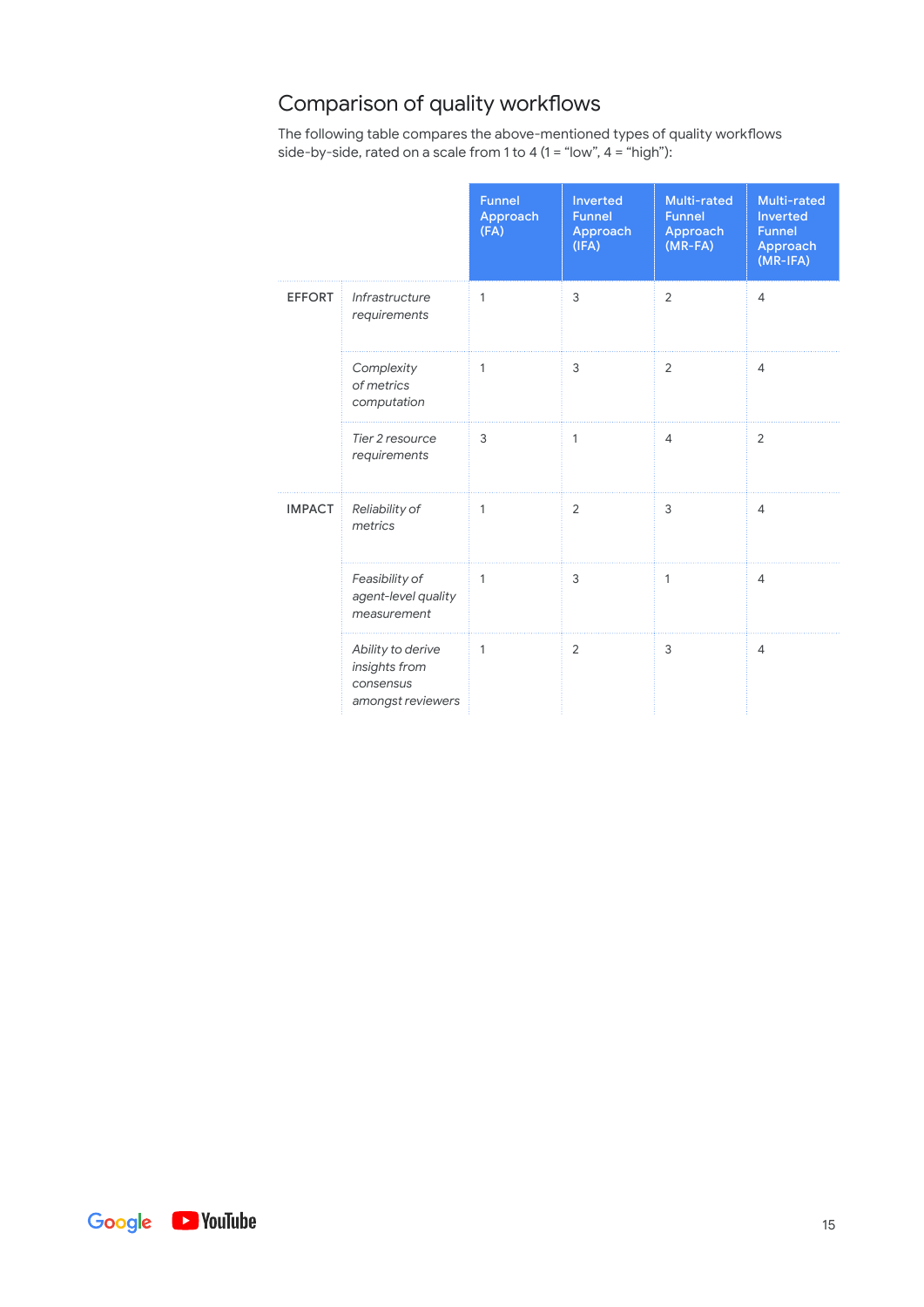In the chart below, we sum up the scores for impact and effort, respectively, for each workflow and plot them against one another<sup>2</sup>. As the chart shows, the Multi-rated Inverted Funnel Approach is the most complex to implement but also provides the most informative and reliable quality metrics (with reasonably low Tier 2 resource requirements). *The Multi-rated Inverted Funnel Approach is our preferred quality measurement framework.* 



<span id="page-15-0"></span>Impact vs effort for different quality measurement frameworks

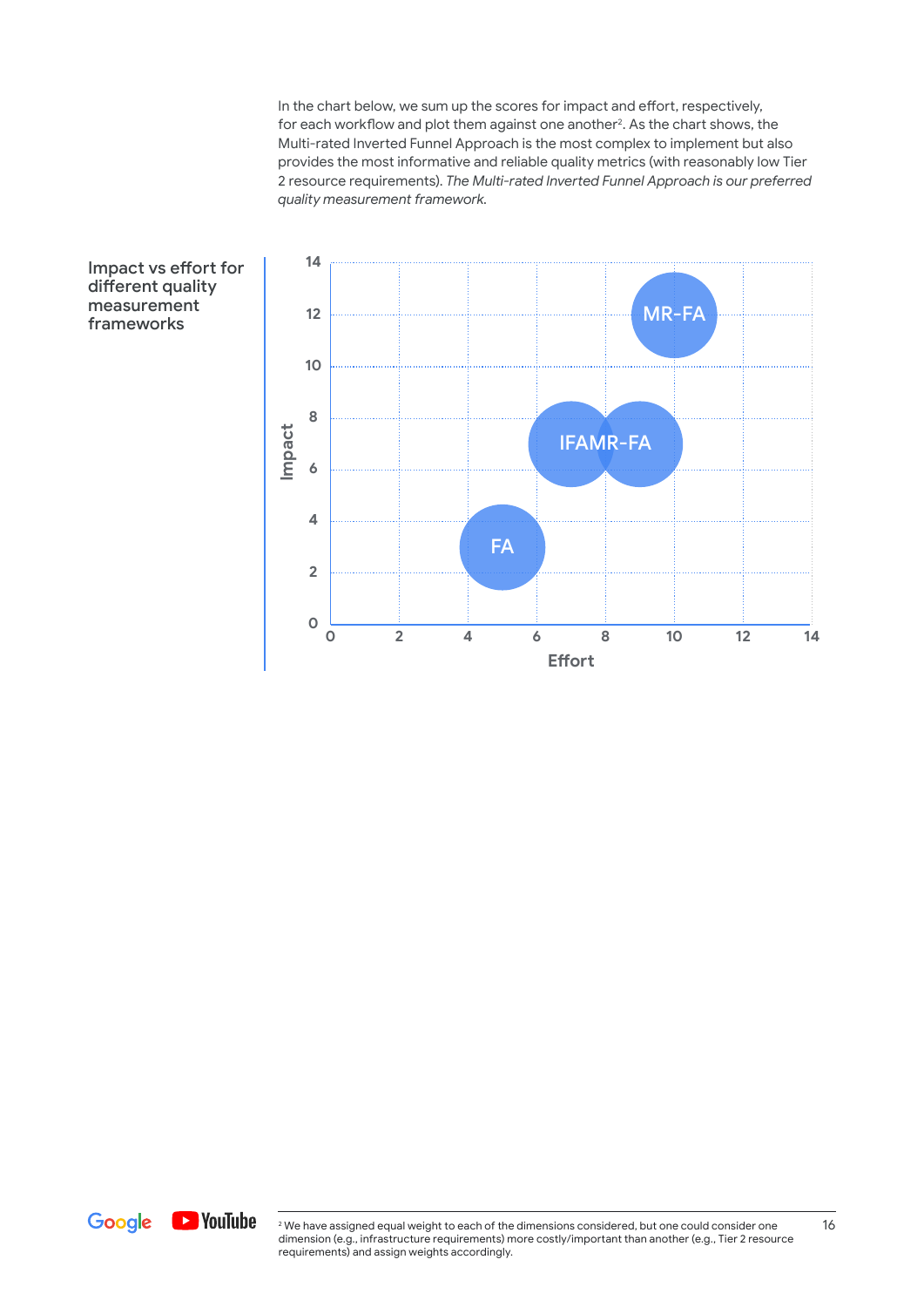## Practicalities of measuring quality

The process of measuring quality depends on which type of quality workflow is employed (cf. the section above), so we discuss the regular funnel and the inverted funnel approaches separately. We will also describe alternative ways of evaluating quality (through multi-rated workflows) in a third subsection.

### Measuring quality using the funnel approach

Under the standard funnel approach, a sample of reviews performed by Tier 1 agents is Quality measurement using the FA is done by randomly sampling entities reviewed by Tier 1 agents and having those entities re-reviewed by Tier 2 agents. The process of random sampling has a significant impact on the robustness of the quality metric estimates produced through this workflow. The most straightforward way to obtain a quality sample is to perform **simple random sampling** (i.e. sample Tier 1-reviewed entities uniformly at random). Once this sample is reviewed by Tier 2 agents, the desired metrics can be directly estimated from the resulting confusion matrix. However, abuse fighting/content moderation workflows tend to have **low prevalence**, meaning that the fraction of reviewable entities which are policy-violating is very small. As a result, if one selects a sample of Tier 1-reviewed entities uniformly at random, there will generally be very few positive labels in the sample, making it hard to evaluate the precision (PPV) of these workflows. To combat this, it is common to employ **stratified sampling or weighted (a.k.a. importance) sampling**, in order to oversample entities which were identified as policy-violating by the Tier 1 agents. This introduces bias to the sampling process, which must be corrected for when the estimates of the quality metrics are being calculated. We illustrate these two random sampling methodologies below.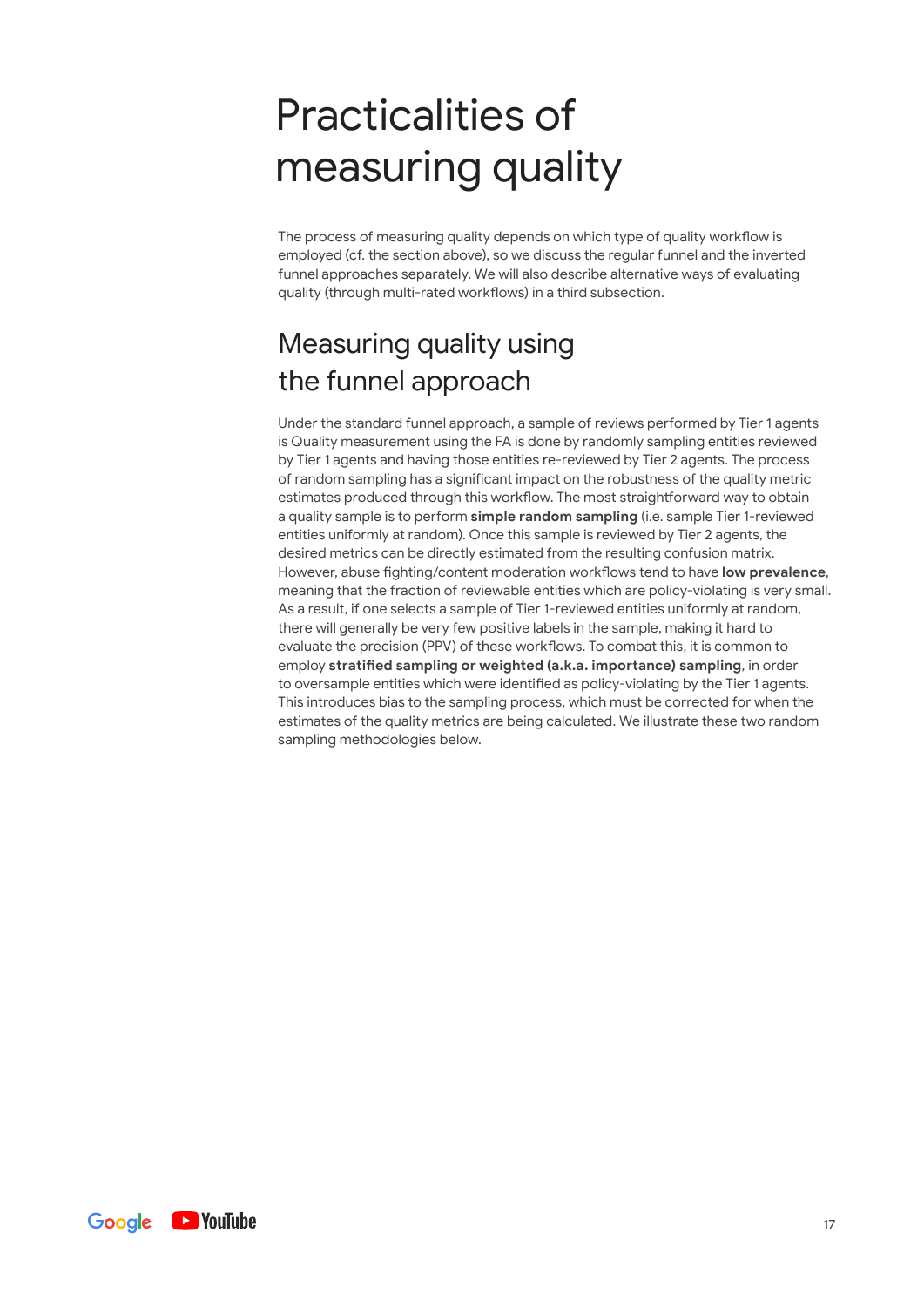#### Estimating metrics with simple random sampling

#### Example



In our example, we have 10k labels generated through Tier 1 reviews (left). Out of those 10k labels, 9500 are negative labels, while only 500 are positive. The GT labels are unknown (otherwise we wouldn't need a quality workflow) but, for the sake of the example, we assume that out of the 500 positive labels, 450 agree with the true label, and 50 do not. Similarly, out of the 9500 negative labels, 9250 agree with the true label, while 250 do not. So, in our example, our true (and unknown) quality metrics read:

- PPV = 450 / 500 = 90%
- $TPR = 450 / 700 = -64%$
- $FPR = 50 / 9300 = -0.5%$

If we draw a simple random sample (top right) of size 200, we expect to sample 10 positive labels and 190 negative labels, given the proportions in the Tier 1 population. As a result, we have (on average) only 10 labels at our disposal to estimate precision, and only 14 labels available to estimate recall. Even though metric estimates computed from the confusion matrix will be unbiased (i.e. they will average out to the correct value over many measurements), these sample sizes are too small to produce an accurate estimate of either metric.

Stratified sampling, on the other hand, allows us to oversample from the positive labels. In this case, we drew a random sample of 50 reviews from the positives, and an independent sample of 150 reviews from the negatives, so the total sample size is still 200. However, we now have 50 samples at our disposal to estimate precision, resulting in a much more accurate estimate of that metric. However, because we artificially changed the balance of positive vs. negative labels in our sample (relative to the Tier 1 population), we can no longer estimate TPR and FPR from our resulting confusion matrix, without doing some additional calculations (i.e. TPR != 45 / 49, and FPR != 5 / 146). Even though these simple ratios will move in the same direction as the unbiased metrics, failing to correct for the bias introduced by the sampling makes it harder to draw comparisons across different workflows.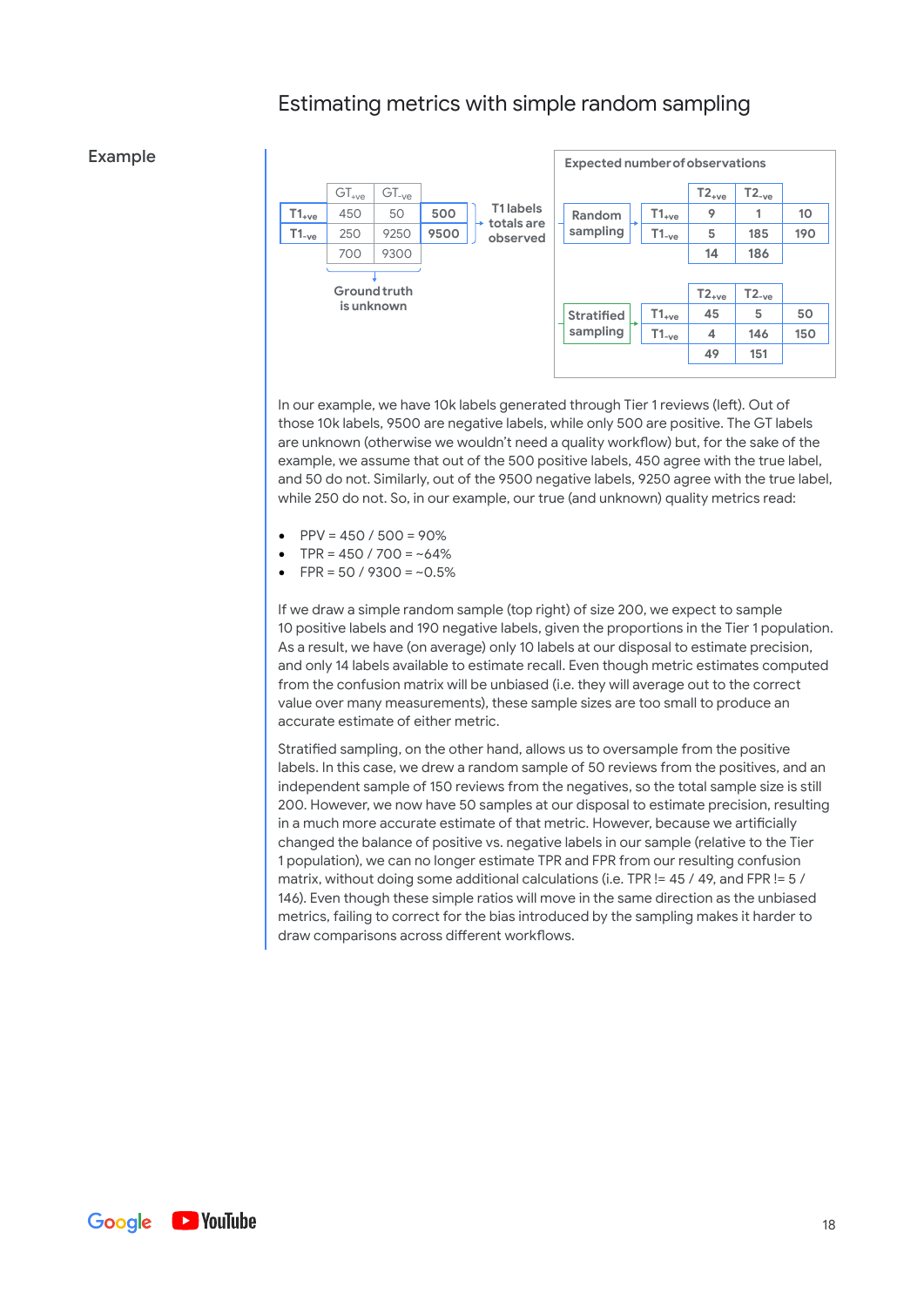#### <span id="page-18-0"></span>Estimating metrics with stratified sampling

We saw in the example above that we can **stratify** the sample or, alternatively, draw a **weighted** sample, with weights conditional on the Tier 1 label in order to increase the representation of positive labels in the quality sample. The downside of this, as we mentioned,was that we could no longer directly use the confusion matrix counts to estimate the metrics, due to the bias introduced by the sampling process. This bias can be corrected for using a [Horvitz-](https://en.wikipedia.org/wiki/Horvitz%E2%80%93Thompson_estimator)[Thompson](https://en.wikipedia.org/wiki/Horvitz%E2%80%93Thompson_estimator) or a [Hansen-Hurwitz](https://online.stat.psu.edu/stat506/lesson/3/3.2) estimator (if sampling with replacement). The latter results in significantly simpler variance formulas (so we assume it throughout)<sup>3</sup>. Specifically, we need to compute the probability that each unit in the population is selected in the random sample. Unlike for simple random sampling, we have two distinct values for this probability:  $p_{\text{vee}}$ , and  $p_{\text{vee}}$ , depending on whether the Tier 1 label is positive or negative. With these values at hand, we can estimate the required metrics as follows:

$$
\text{TPR} = \frac{\text{TPs}/p_{+ve}}{TPs/p_{+ve} + \text{FNs}/p_{-ve}}
$$

 $FPR = -$ FPs/*p*+*ve*  $FPs/p_{\perp}$  +  $TNs/p_{\perp}$ 

For precision (PPV), we do not need to worry about the weights, since they are the same for every term in the numerator and denominator (namely,  $p_{\text{max}}$ ). We revisit our earlier example below.



Based on our sample sizes, we can compute  $p_{\text{avg}}$ = 50/500 = 1/10, and  $p_{\text{avg}}$  = 150/9500 = 3/190.

Applying our formulas to the expected confusion matrix returns:

- $PPV = 45 / 50 = 90%$
- TPR =  $(45 * 500 / 50) / (45 * 500 / 50 + 5 * 9500 / 150) = ~64\%$
- FPR =  $(5 * 500 / 50) / (5 * 500 / 50 + 146 * 9500 / 150) = ~0.5%$

which coincides with the true values.

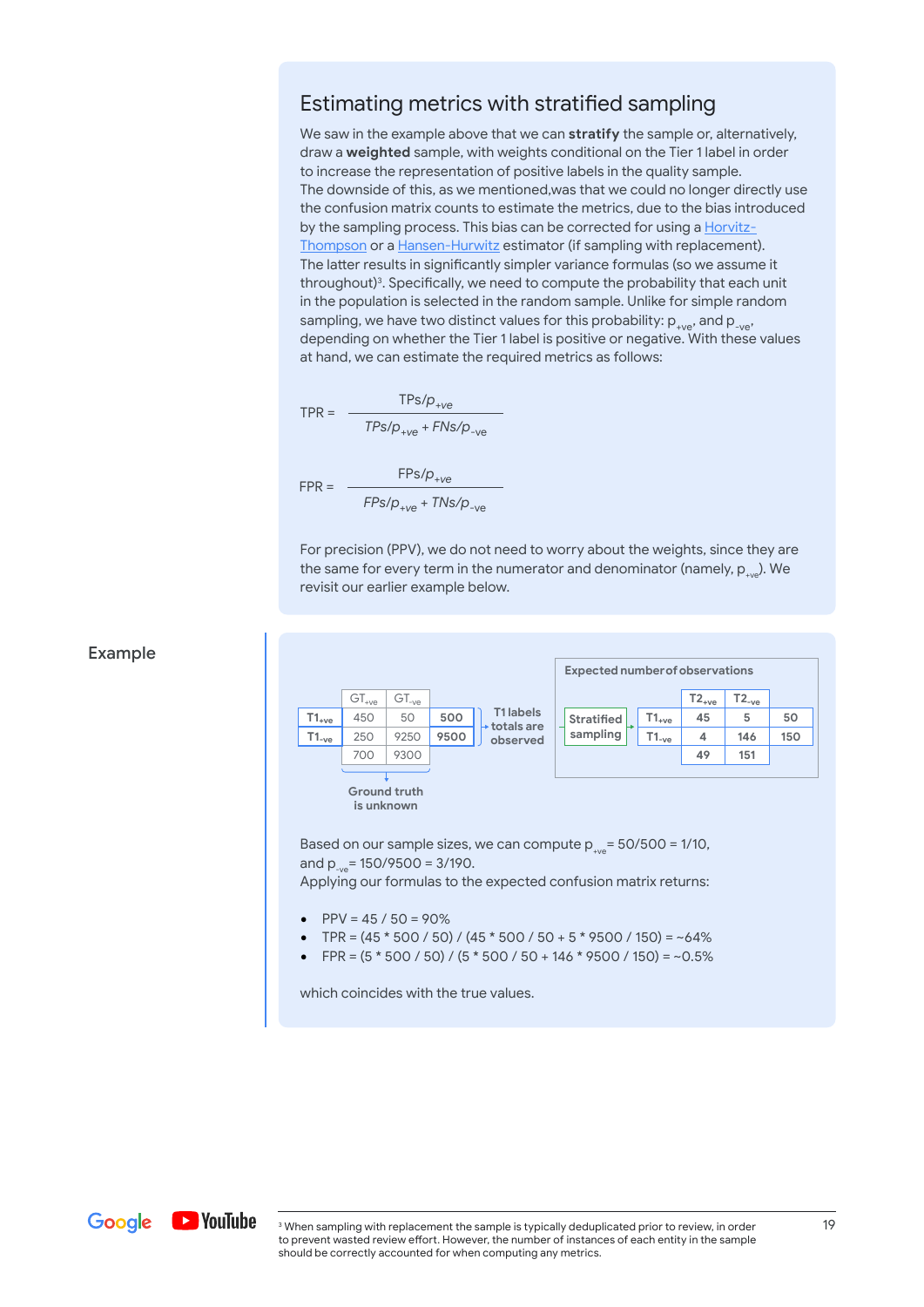#### <span id="page-19-0"></span>Aggregating multiple stratified samples

Inverse-probability estimators generalize effectively to multiple stratified samples. A common example occurs when measuring the aggregate quality of reviews conducted by multiple agent groups. For example, if we have a group of agents reviewing items in Region A, and another group reviewing items for the same workflow in Region B, we may draw independent stratified samples to measure their respective quality. We may then also want to report their aggregate quality (i.e. the quality of their pooled reviews). We illustrate this with another example.

#### Example with 2 regions and 2 strata in each region

In our example, we have 10k labels generated through Tier 1 reviews (left).

| Region   | <b>Stratum</b> | T1 population | T2 population | Pinclusion | W   |
|----------|----------------|---------------|---------------|------------|-----|
| Region 1 | $+ve$          | 1000          | 100           | 0.1        | 10  |
|          | $-ve$          | 10000         | 100           | 0.01       | 100 |
| Region 2 | $+ve$          | 2000          | 100           | 0.05       | 20  |
|          | $-ve$          | 50000         | 100           | 0.002      | 500 |

Where P<sub>inclusion</sub> denotes the probability that an item from that stratum ended up in the sample (i.e. the sample size divided by the respective stratum size), and w is the inverse of that quantity. Let the true confusion matrices and quality metrics be the following:

| Region                | ТP   | <b>FP</b> | <b>TN</b> | <b>FN</b> | <b>PPV</b> | <b>TPR</b> | <b>FPR</b> |
|-----------------------|------|-----------|-----------|-----------|------------|------------|------------|
| Region $1 \div 900$   |      | 100       | 9500      | 500       | 90%        | 64.3%      | $1.04\%$   |
| Region $2 \nmid 1500$ |      | 500       | 45000     | 5000      | : 75%      | 23.1%      | $1.10\%$   |
| Total                 | 2400 | 600       | 54500     | 5500      | 80%        | 30.4%      | 1.09%      |

Let the confusion matrices for the quality sample be the following:

| Region   | <b>TP</b>        | <b>FP</b> | <b>TN</b> | <b>FN</b> | W                             |
|----------|------------------|-----------|-----------|-----------|-------------------------------|
| Region 1 | 90               | 10        | 95        | 5         | 10 (TP & FP)<br>100 (TN & FN) |
| Region 2 | $\frac{1}{2}$ 75 | 25        | 90        | 10        | 20 (TP & FP)<br>500 (TN & FN) |
| Total    | 165              | 35        | 185       | 15        |                               |

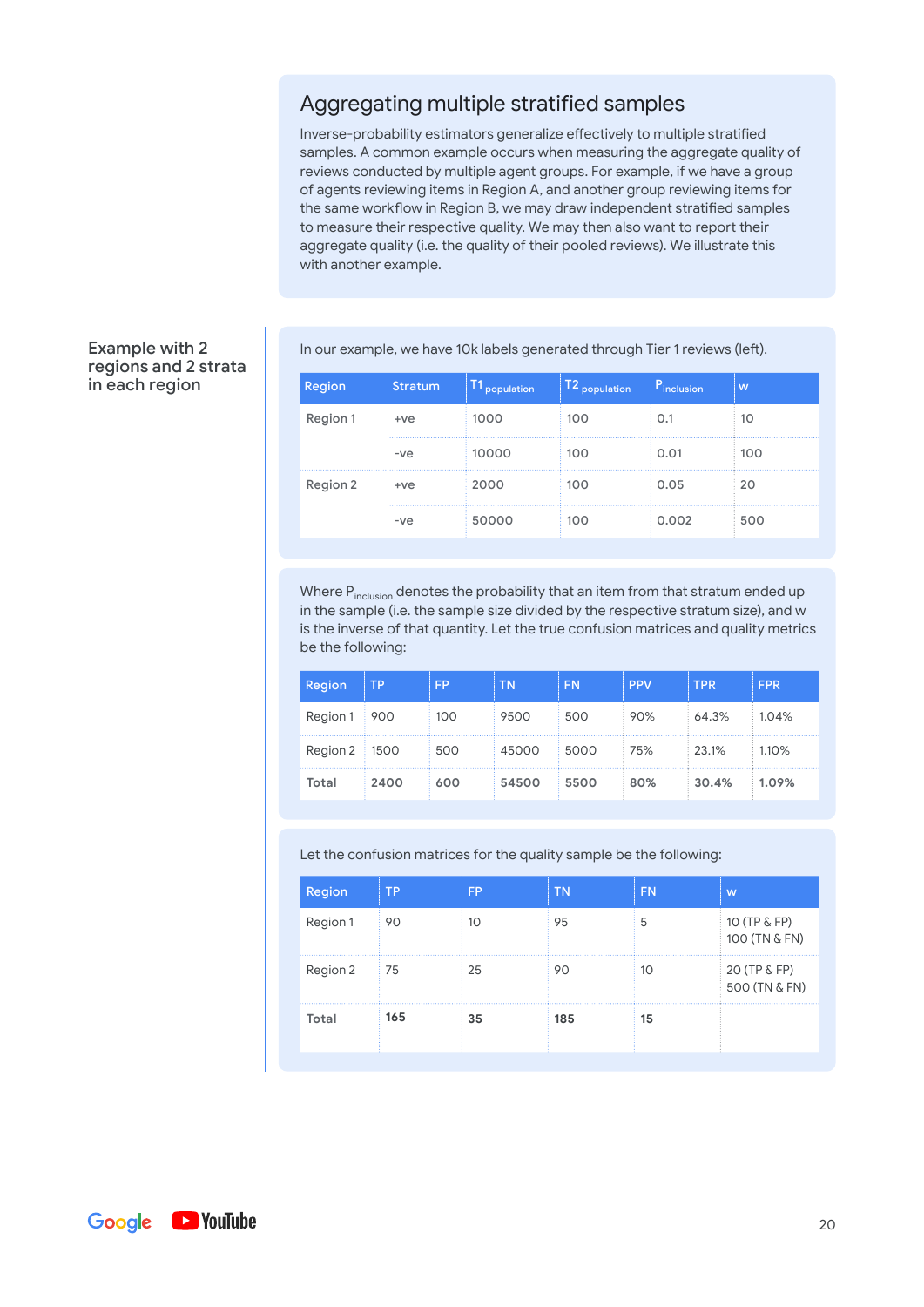If we were to try to estimate the quality without any probability adjustment we would obtain an incorrect estimate, namely:

Estimates using canonical formulas (wrong)

*PPV=TP/(TP+FP)=165/(165+35)=82.5% TPR=TP/(TP+FN)=165/(165+15)=91.7% FPR=FP/(FP+TN)=35/(35+185)=15.9%*

Using the probability-adjusted formulas yields the correct result

Estimates using inverse-probability estimator (correct)

*PPV=(9010+7520)/(9010+1010+7520+2520)=80% TPR=(9010+7520)/(9010+5100+7520+10500)=30.4% FPR=(1010+2520)/(1010+95100+2520+90500)=1.09%*

#### Measuring quality using the Inverted funnel approach

The primary difference between measurements obtained with the standard FA and those obtained with the IFA is that the base metrics computed with the latter are **agent-specific metrics**. That is, because in the IFA, each agent reviews the same ground-truth set, we have a direct measurement of their quality metrics on that specific ground-truth set, which can be compared with that of other agents. An important advantage of this approach is that it enables agent-to-agent comparisons (unlike FA, where the total number of QA reviews for each particular agent is typically too small to enable any meaningful comparison between agents) and allows us to assess 'how good it gets' (i.e. it allows us to better evaluate what level of quality the best agents are able to deliver).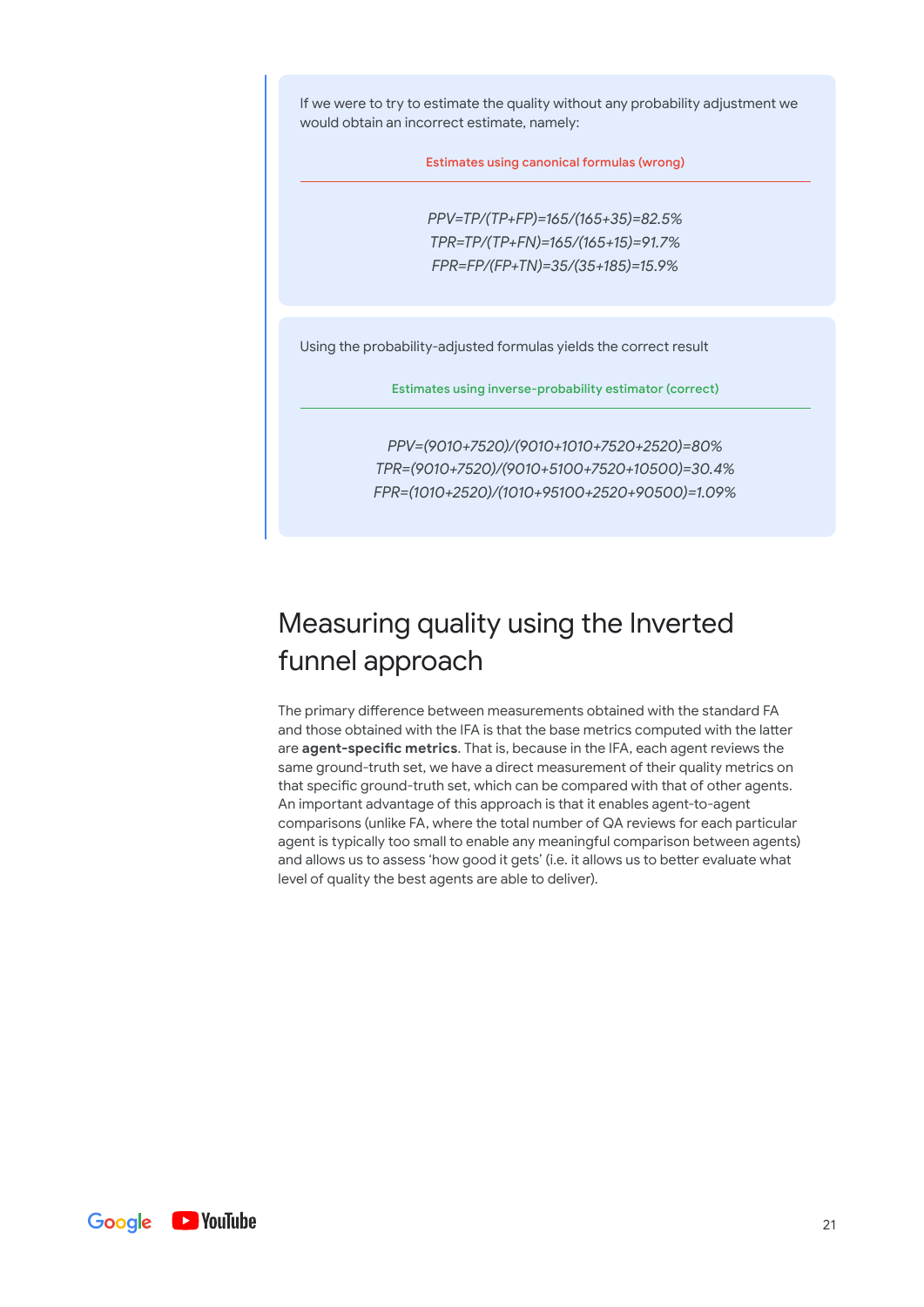#### <span id="page-21-0"></span>Measuring agent-level metrics

Under the IFA, the core principles for selecting the *golden set* are identical to those in the standard FA, and typically a stratified sample is recommended for low prevalence workflows, with the goal of improving the balance between the classes in the golden set. The typical way to achieve this is to draw a golden set using a stratified sample where the stratification criterion is the label applied by the Tier 1 agents.

Once each Tier 1 agent completes their review of the golden set, the same formulas from the [previous section](#page-18-0) can be employed to obtain each agent's quality scores. However, in the FA we are measuring the aggregate quality of the *process* (i.e. the quality of the labels as a whole, aggregated over all reviewers). In the IFA, the direct measurement is on the agent-level quality, so if an aggregate measurement of the process is desired, then there are two options:

| <b>Option 1</b><br>(Direct Estimate)            | Estimate aggregate quality directly from the golden set labels,<br>using the approach illustrated in the FA section. Just like the FA,<br>this suffers from data sparsity, as the size of the golden set tends<br>to be limited.                                                                  |
|-------------------------------------------------|---------------------------------------------------------------------------------------------------------------------------------------------------------------------------------------------------------------------------------------------------------------------------------------------------|
| <b>Option 2</b><br>(Agent-level<br>aggregation) | Estimate aggregate quality by aggregating agent-level quality<br>metrics with appropriate weighting. This requires some technical<br>assumptions, but better leverages the large amount of data<br>that the IFA approach produces. Details of this approach are<br>discussed in the next section. |

#### Aggregating agent-level metrics

The discussion of the Funnel Approach (FA) above also provides us with the methodology we need to estimate each agent's quality using a golden set (IFA). Imagine that these are PPVi, TPR i, and FPR i, for a given agent, *i*. We often want to know what the quality of the process is, on aggregate. This kind of metric would be comparable to the one obtained from a standard FA.

However, different agents may contribute to the workflow in different amounts (e.g. part-time work vs. full-time work, experienced agents vs. trainees, etc). Therefore, we often can't simply average the agent-level metrics, and it is generally preferable to weight each agent's metric by the volume of reviews that agent contributed to the workflow. This requires some technical assumptions, namely

Assumption The distribution of content from which the golden set distribution is drawn is similar to that encountered by each of the agents.

#### **Technical formulation**

The probability that a review is routed to agent i is proportional to the rate of reviews of the agent and is independent of the ground truth label of the reviewable.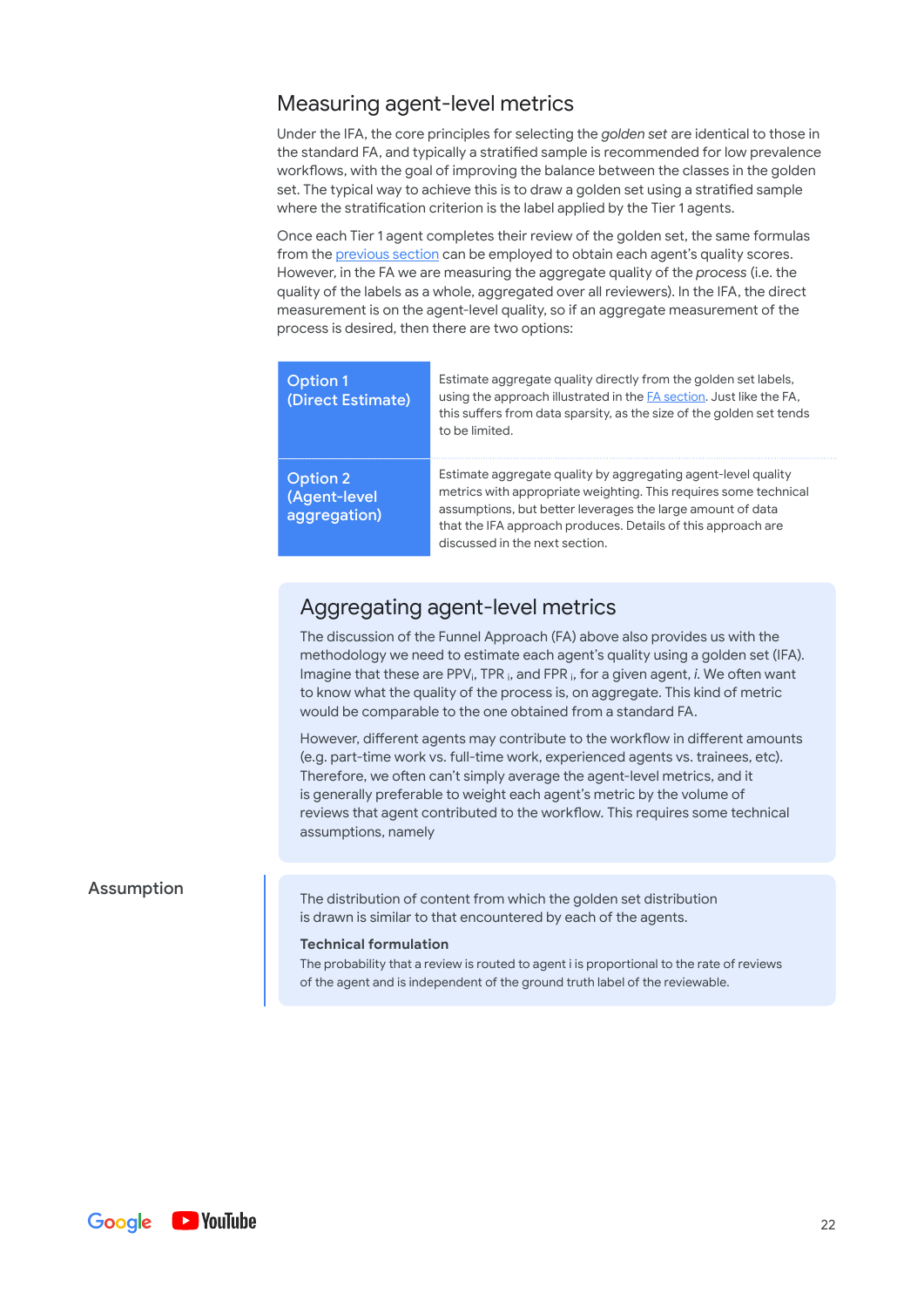#### Example

Note that under this assumption, the prevalence of policy-violating content in each individual agents' queue should be approximately the same<sup>4</sup>. We illustrate the metric estimation process below with a simple example.

|              | <b>Confusion matrix</b><br>counts are unknown. |     |           | $Total_{\text{two}}$ and $\text{two}}$<br>counts are<br>observed for<br>Tier1 agnets |        | Agent-level quality<br>metrics are estimated<br>from golden set. |            |            |            |
|--------------|------------------------------------------------|-----|-----------|--------------------------------------------------------------------------------------|--------|------------------------------------------------------------------|------------|------------|------------|
|              | TP                                             | FP. | <b>FN</b> | <b>TN</b>                                                                            | $+VES$ | $+VES$                                                           | <b>PPV</b> | <b>TPR</b> | <b>FPR</b> |
| Agent1       | 400                                            | 100 | 200       | 4800                                                                                 | 500    | 5000                                                             | 80.0%      | $~166.7\%$ | $-2.0$     |
| Agent 2      | 60                                             | 50  | 100       | 1200                                                                                 | 110    | 1300                                                             | $~54.5\%$  | 37.5%      | 4.0%       |
| Agent 3      | 480                                            | 20  | 70        | 4950                                                                                 | 500    | 5020                                                             | 96.0%      | 87.3%      | 0.4%       |
| <b>Total</b> | 940                                            | 170 | 370       | 10950                                                                                | 1110   | 11320                                                            | $~-84.7\%$ | $-71.8%$   | $~1.5\%$   |

In this example, we see that the three Tier 1 agents contribute very different review volumes, with different levels of quality. In particular, we see that Agent 2 contributes a meaningful portion of the errors (FNs, in particular), despite a significantly lower review volume. This kind of behavior needs to be accommodated when aggregating reviewer-level metrics if our goal is to understand the quality of the labels on aggregate. That is, it is not sufficient to simply average the quality metrics of individual agents in order to estimate the aggregate quality. Instead, we may resort to a simple weighted average, as follows:

- 1. Estimate the probability that a review is routed to agent i as a.  $P[r=i] = N_i / N$ 
	- e.g.  $P[r=1] = (500 + 5000) / (1110 + 11320) = 44.2\%$
- 2. Estimate aggregate metrics (PPV, TPR, and FPR) as
	- a. Metric (aggregate) =  $\Sigma_i$  P[r=i] × Metric (agent i) PPV =  $44.2\% \times 80.0\% + 11.2\% \times 54.5\% + 44.4\% \times 96.0\% = 84.1\% \approx 84.7\%$ TPR =  $44.2\% \times 66.7\% + 11.2\% \times 37.5\% + 44.4\% \times 87.3\% = 72.4\% \approx 71.8\%$  $FPR = 44.2\% \times 2.0\% + 11.2\% \times 4.0\% + 44.4\% \times 0.4\% = 1.5\%$

There are alternatives to the weighted average approach depending on which technical assumption makes more sense in the context of the workflow. Regardless, the point to note is that aggregate metrics estimated in this way from an IFA approach are only approximate, and typically not unbiased unless the assumption is exactly satisfied.

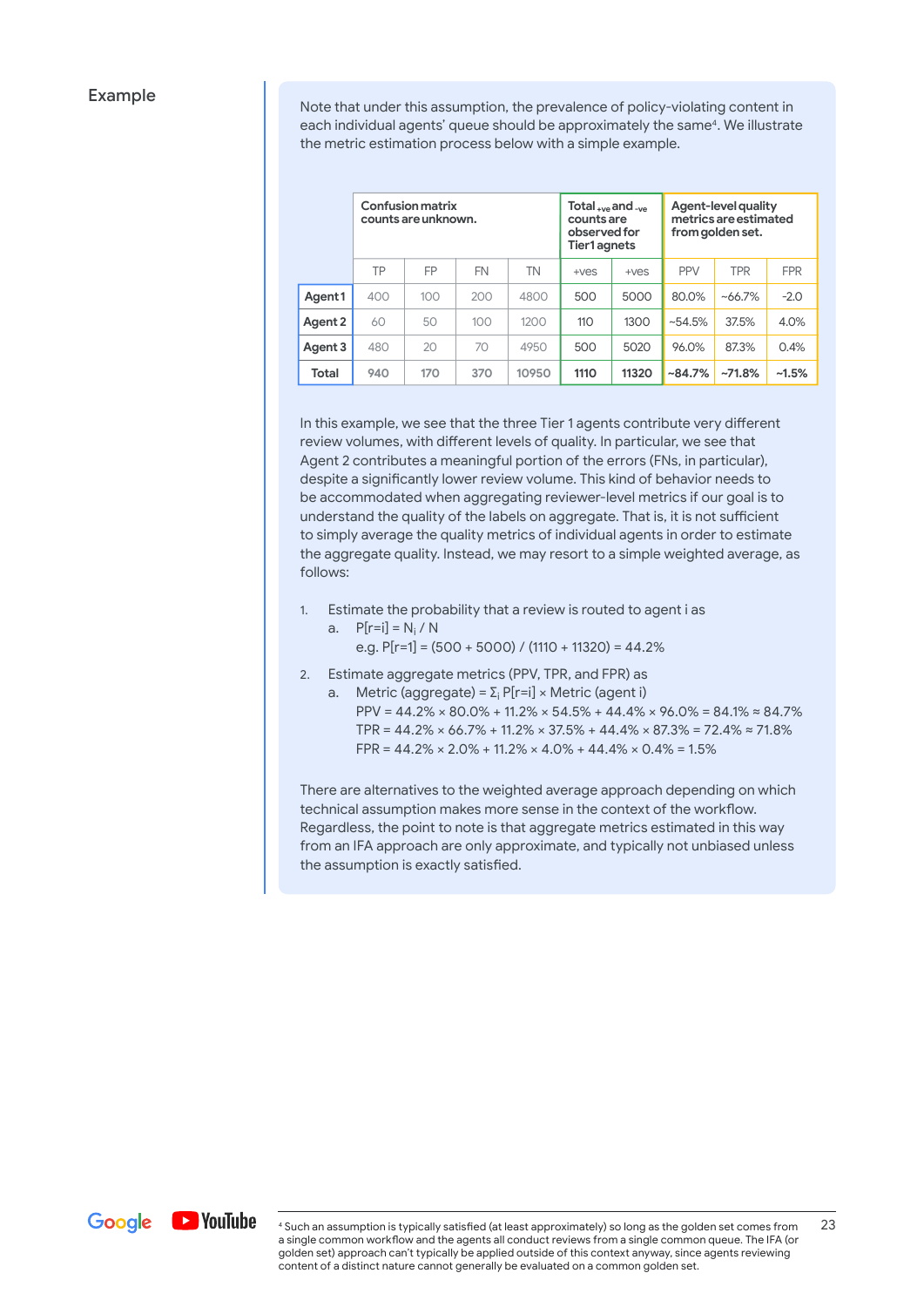## Appendices

#### Label quality vs. decision quality

This white paper has primarily discussed the quality of the final outcome with an implicit assumption that such an outcome is binary in nature (e.g., should an item be removed from the corpus or not? Is the item policy-violating or not?). However, there are many scenarios in which either:

- The final outcome is not a binary decision (e.g. a video could be OK, de-monetizable, or removable);
- We have a strong reason to care about which policies the item violates this is also not binary as there are typically many different policies a single item could violate.

The canonical quality metrics - as we've defined them - do not work cleanly outside of a situtation where the label of interest is non-binary. However, we often face scenarios such as the one illustrated in the diagram below.



In such situations, we often define two categories of metrics:

- **Decision Quality:** these are quality metrics defined in terms of the final action. I.e., they measure whether actions taken as a result of the review are the correct actions, but do not consider the *reason* for the decision.
- **Label Quality:** these are quality metrics defined in terms of the individual labels, so a decision is considered incorrect if any individual label is incorrectly applied (or not applied).

*Label quality* metrics themselves can either consist of a set of regular quality metrics (TPR, FPR, and PPV) for each individual policy (Policy A, Policy B, …), or be **aggregated**. In the latter case, individual policy verdicts are aggregated together at the entity level to define the confusion matrix. In the above example, that means that the illustrated review would contribute 7 TNs, 1 TP, 1 FP, and 1 FN. TPR, FPR, and PPV can then be defined in terms of the aggregate confusion matrix. The latter can be an effective summary of the average label quality, but suffers from some drawbacks which we describe briefly below.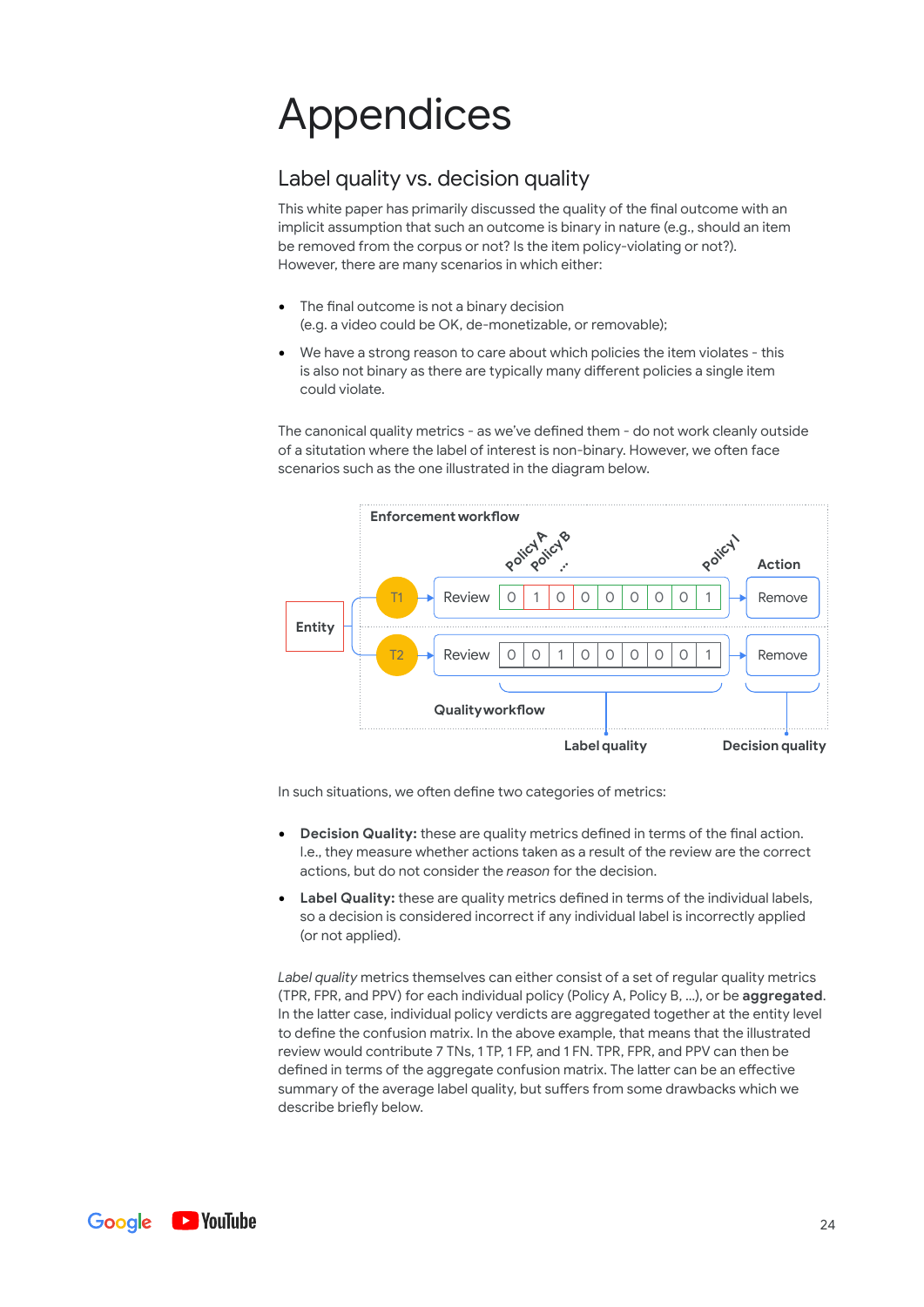#### When is it important to measure label quality?

While it is generally interesting to understand and measure quality at the label level. it is more important in some scenarios than in others:

|                | <b>Scenario</b>                                                                                                                                                                           | Importance of measuring label quality                                                                                                |
|----------------|-------------------------------------------------------------------------------------------------------------------------------------------------------------------------------------------|--------------------------------------------------------------------------------------------------------------------------------------|
| 1              | Different labels lead to significantly<br>different enforcement actions (e.g.,<br>different degrees of friction for- or<br>different messaging to the user/publisher/<br>advertiser/etc.) | High - applying the wrong label would<br>lead to the wrong enforcement action                                                        |
| 2              | Labels are used to train classifiers at the<br>policy-/abuse-type level                                                                                                                   | High - applying the wrong label<br>impacts the quality of the training<br>data negatively                                            |
| 3              | All (positive) labels lead to the same<br>enforcement action                                                                                                                              | Low - in this case, the specific label<br>has no downstream impact on users<br>or classifiers                                        |
| $\overline{4}$ | All (positive) labels lead to the same<br>enforcement action, but the specific<br>labels are used to train classifiers at the<br>policy-/abuse-type level                                 | High - applying the wrong label<br>impacts the quality of the training<br>data negatively                                            |
| 5              | Groups of labels lead to the same<br>enforcement action, e.g., labels 1 and 2<br>lead to action A, and labels 3 and 4 lead<br>to action B                                                 | High - although in this case it would<br>make sense to measure quality for the<br>two actions A and B, rather than the<br>labels 1-4 |

Robust label-level quality measurement is generally harder to achieve, especially for labels which are less prevalent in the population of interest (more on this in the following). Hence an encouragement to first understand and compare the downstream implications of applying different labels before developing sophisticated sampling techniques to support the more granular label-level quality metrics.

#### A note on aggregate label quality metrics

While aggregate label quality metrics do provide a general sense of label-level correctness, some care is important in using them, since they are sensitive to the composition of the policy set. As a silly, but concrete example, imagine that there are two policies, blue and red, that are violated whenever the entity is blue or red, and which have a recall of 90% and 10%, respectively. If the prevalence of these two policy violations is approximately the same, then the average aggregate recall works out to 50%. Now imagine that we introduce an additional policy, azure, which is violated when the entity is azure (basically, blue). This policy is very similar to our blue policy, with similar label-specific recall, but the inclusion of this policy in our set of policies inflates aggregate recall to ~63% even though the agents are no more (or less) able to make decisions than they were previously.

Similarly, as the number of policies grows, there is a tendency for the proportion of TNs in the sample to grow disproportionally because policies aren't independently distributed and many policies rarely co-occur, resulting in a progressively decreasing FPR. This kind of behavior can lead to the misleading notion that quality is improving (or worsening) over time as new policies are added (or removed), making it hard to track these metrics over time when the set of policies is constantly evolving.